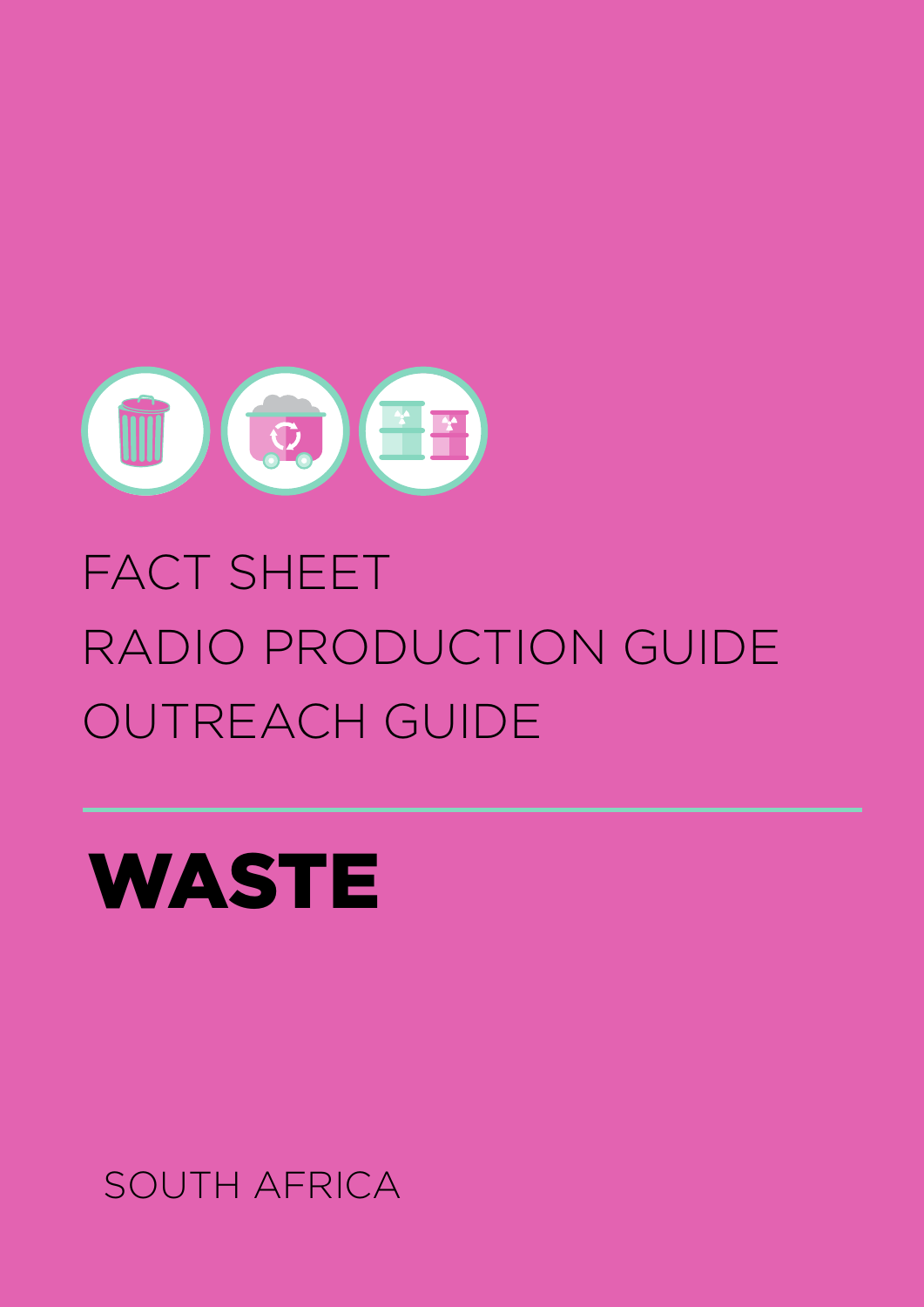### INTRODUCTION

#### **What is waste?**

As the population globally is growing, the amount of things that people are buying, and therefore the waste that is being produced, is also increasing. The way that we get rid of our waste and also the way that products are made means that a lot of waste end up in landfills (dumping sites) and in our oceans. This is a big problem!

Landfill sites take up a lot of space, and they are filling up faster than we are able to build new ones. They are expensive to build and the land where they are built needs to be restored to a healthy state once the landfill has become full. The land that is used for landfill sites often becomes polluted. The liquid produced by the landfill site (called leachate) can pollute the soil, the groundwater and nearby rivers. The landfill can also pollute the soil where the waste is dumped.

Illegal dumps are especially problematic because of the impact they have on the people who live in the areas where dumping is taking place.

These dumps are dangerous to anyone who comes into contact with them, particularly people who spend time on the dumps collecting waste for money. They can be exposed to poisons, chemical burns and can inhale dangerous gases. Illegal dumps also attract insects and rats, which can often carry diseases. Waste on illegal dumping sites is often burnt in unregulated ways that can cause dangerous fires. Burning waste also causes air pollution.

Most of the products that we throw away take a long time to break down. Sometimes when they break down, the toxic substances that they are made up of can be released into the ground or into the water supply. Food and organic waste that is thrown away breaks down easily, but when it is mixed with other waste, it produces a greenhouse gas (GHG) called methane, which traps heat in the atmosphere, which increases global warming. Things that are made out of plastic in particular can take a long time (hundreds of years!) to decompose.

### FOOD FOR THOUGHT

There has been so much waste landing up in the oceans, that there are now things called 'plastic islands'. One example is "The Great Pacific Garbage Patch" which is an area in the Pacific Ocean that is full of plastic. This patch is estimated to be as big as 1.6 million square kms, which is nearly three times the size of Kenya and bigger than the whole of Ethiopia!

Sea animals get tangled in plastic waste, and thinking the plastic is food, they eat it, and often starve and die. By 2050, some people say there will be more plastic in the sea than fish!

For all of these reasons, we need to make sure that we understand what happens to the things

that we throw away, so that we can make sure that they are being disposed of in a way that doesn't damage our health or the environment. When waste is not managed properly it can spread disease. It can also cause flooding and can contaminate our rivers and oceans.

Even though some countries are upgrading their waste management systems, many countries are still behind in terms of basic waste management systems, for example, making sure that there is a system for collecting waste from every person's home and transporting it safely to a regulated landfill site, or providing alternatives for waste management at home that are safe and healthy.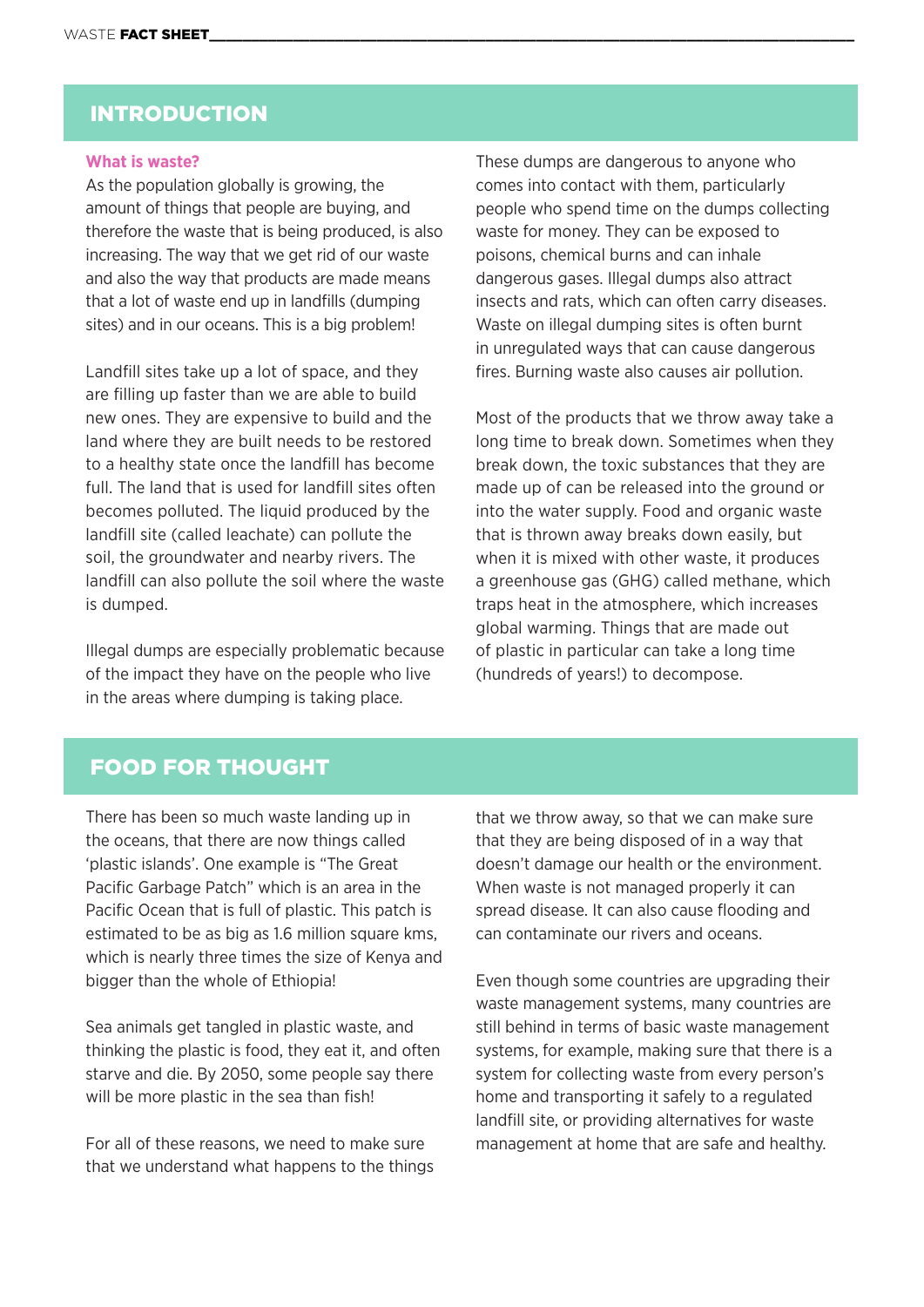# DEFINITIONS

#### **Waste**

Waste can be defined as anything that is no longer useful and needs to be thrown away. This waste needs to be disposed of in a safe and environmentally acceptable manner.

#### **Biodegradable**

Biodegradable waste is waste that can break down easily into things that can nourish the soil.

#### **Landfill site**

Waste has traditionally been sent to landfill sites (rubbish dumps). When it gets there, it is sorted, spread, compacted and covered with sand and builder's rubble. This prevents the waste from blowing around, and attracting unwanted insects and animals. This also prevents things from decomposing in an unhealthy way that can spread disease. After the waste has been buried and tightly packed to lock out all the oxygen, it can lie there for hundreds of years while it very slowly decays. When landfill sites are full, they need to be closed and restored to a useful, environmentally sound condition. Although landfill sites can be managed in a way that minimises pollution, it is a very expensive process. Unfortunately, when landfill sites are not managed properly, they can become places that spread disease and contaminate the environment.

#### **Incineration**

Incineration means burning! This is one of the ways of getting rid of waste produced by different industries. This is an effective way of treating waste that can be dangerous, such as waste from hospitals and hazardous waste from factories. This method produces a lot of carbon dioxide, which is bad for the environment and for people's health. There are newer incineration processes that are less toxic for the environment, but they are very expensive.

#### **Leachate**

As waste starts to decay on a landfill site, a liquid called leachate is produced. Leachate may contain high concentrations of heavy

metals or other substances that are dangerous for the environment. If it is left untreated, it could poison the soil and groundwater.

#### **Methane gas**

Greenhouse gases are harmful gases that get trapped in the earth's atmosphere. Methane is one of the main greenhouse gases. It is produced when organic waste on landfill sites decays without enough oxygen. Methane is a more harmful gas than carbon dioxide (CO2), as it traps about 20 times more heat, which warms our earth at a faster rate and contributes to climate change. It also remains in our atmosphere for hundreds of years.

#### **Greenhouse Gas (GHG)**

Greenhouse gases (carbon dioxide and methane) are dangerous for the climate because they trap the sun's heat inside the earth's atmosphere, contributing to global warming.

#### **Biogas**

Biogas is a type of fuel that is naturally produced when organic waste decomposes or breaks down. When organic matter breaks down without oxygen, it releases a blend of gases, mostly methane and carbon dioxide. Biogas contains a high amount of methane (50- 75%) and is therefore flammable and can be used for gas - such as gas for cooking.

#### **Renewable versus non-renewable resources**

Non-renewable resources are natural resources that are consumed much faster than they can be created again. There is often only a certain amount of these resources available in nature. They took millions of years to form and they will run out one day. Fossil fuel (such as coal and petroleum) and nuclear power (made from uranium) are examples of non-renewable energy. Most energy resources we use currently are non-renewable, while renewable ones (such as wind and solar power) aren't used as much. Wind and solar power are renewable as they will never run out.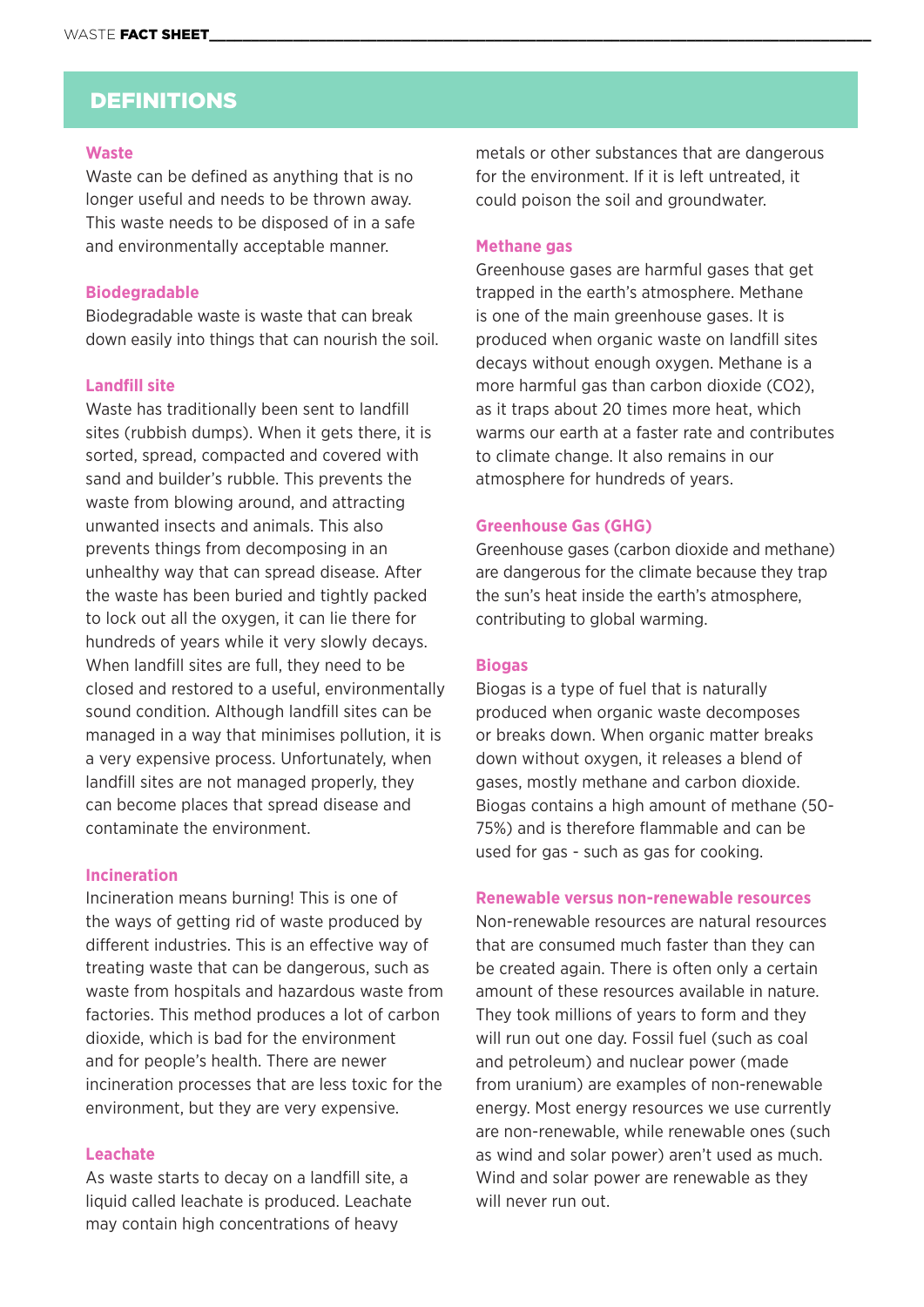#### **Extended producer responsibility**

Extended producer responsibility (EPR) is the concept that a manufacturer is responsible for a product, even after it has been sold. It is therefore the responsibility of the person who made the product, to think about what happens to the packaging and the by-products of the production process. EPR initiatives include product take-back programmes (such as being able to return used printer cartridges) and deposit-refund systems (such as getting refunds when returning glass bottles). The purpose of EPR is to hold the manufacturer accountable for the waste that their product is generating.

#### **The zero waste philosophy – lessons from nature**

Nature is the inspiration for the zero waste philosophy: in nature, nothing is wasted everything flows back into the system in a way that nourishes the system. In a healthy natural ecosystem, waste from one cycle becomes food for another. Unfortunately, in society, we create waste that does not add value to our environment, in fact, the waste that we produce, creates problems for people and the environment, damaging ecosystems and communities.

# THE STATE OF WASTE IN AFRICA

- Scientists estimate that there are at least 5-trillion pieces of plastic floating in our oceans
- There are more than 40 countries that have either fully or partly banned the use of plastic bags, or have put a tax on plastic bags, so that people pay more when they want to use them.
- In many African countries, waste management and waste collection services are still lacking.
- As much as 90% of the waste generated in some areas is dumped at landfill sites.
- In many cities, only around half of the waste is collected, and in rural areas, only about one quarter is collected.
- Even though many African countries do not produce the bulk of the world's waste, the way that waste is managed is becoming a problem.
- Dumping waste in cities can spread diseases, pollute rivers and cause flooding. Burning of waste causes air pollution which is bad for people's health.
- One of the ways that some countries are trying to address waste issues is by banning plastic bags. Tanzania recently became the latest country to ban plastic bags.
- The African Union has set a goal that "African cities will be recycling at least 50% of the waste they generate by 2023" (Agenda 2063).
- At present, roughly 4% of waste is recycled.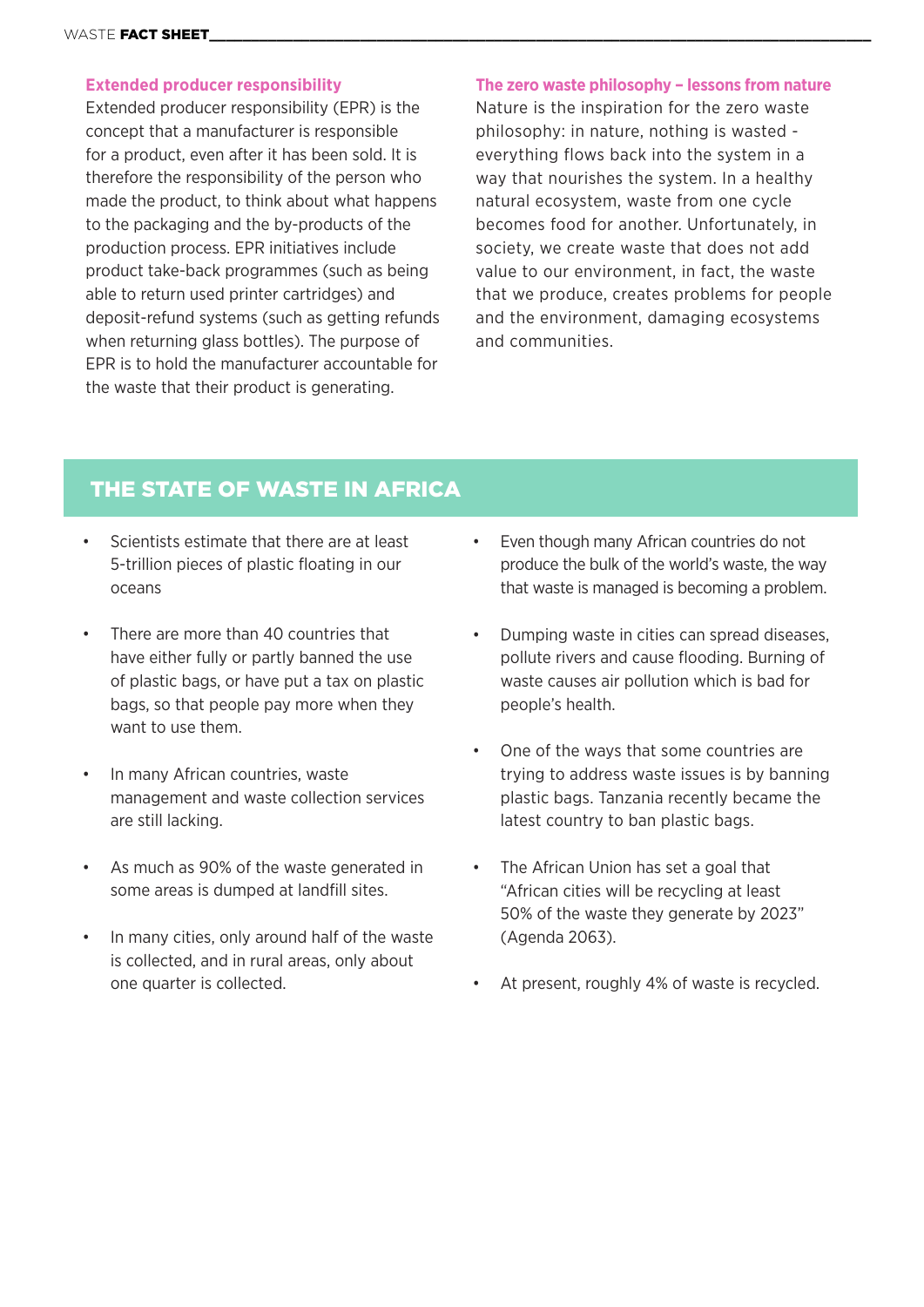# DID YOU KNOW? (GLOBAL)

Every year, the world generates more than 2 billion tonnes of waste. As the world's population is growing, this could increase to as much as 3.4 billion tonnes over the next 30 years.



the ocean is plastic.

Scientists estimate that there are at least

5-trillion pieces of plastic

floating in our oceans.

Wealthy countries make up only 16% of the world's population, but they generate more than 30% of the world's waste. In these countries, waste collection services are available for almost everyone.



Every year, the world produces more **90% of the rubbish found in** than **300-million tons** of plastics



There are more than 40 countries that have either fully or partly banned the use of plastic bags, or have put a tax on plastic bags, so that people pay more when they want to use them.

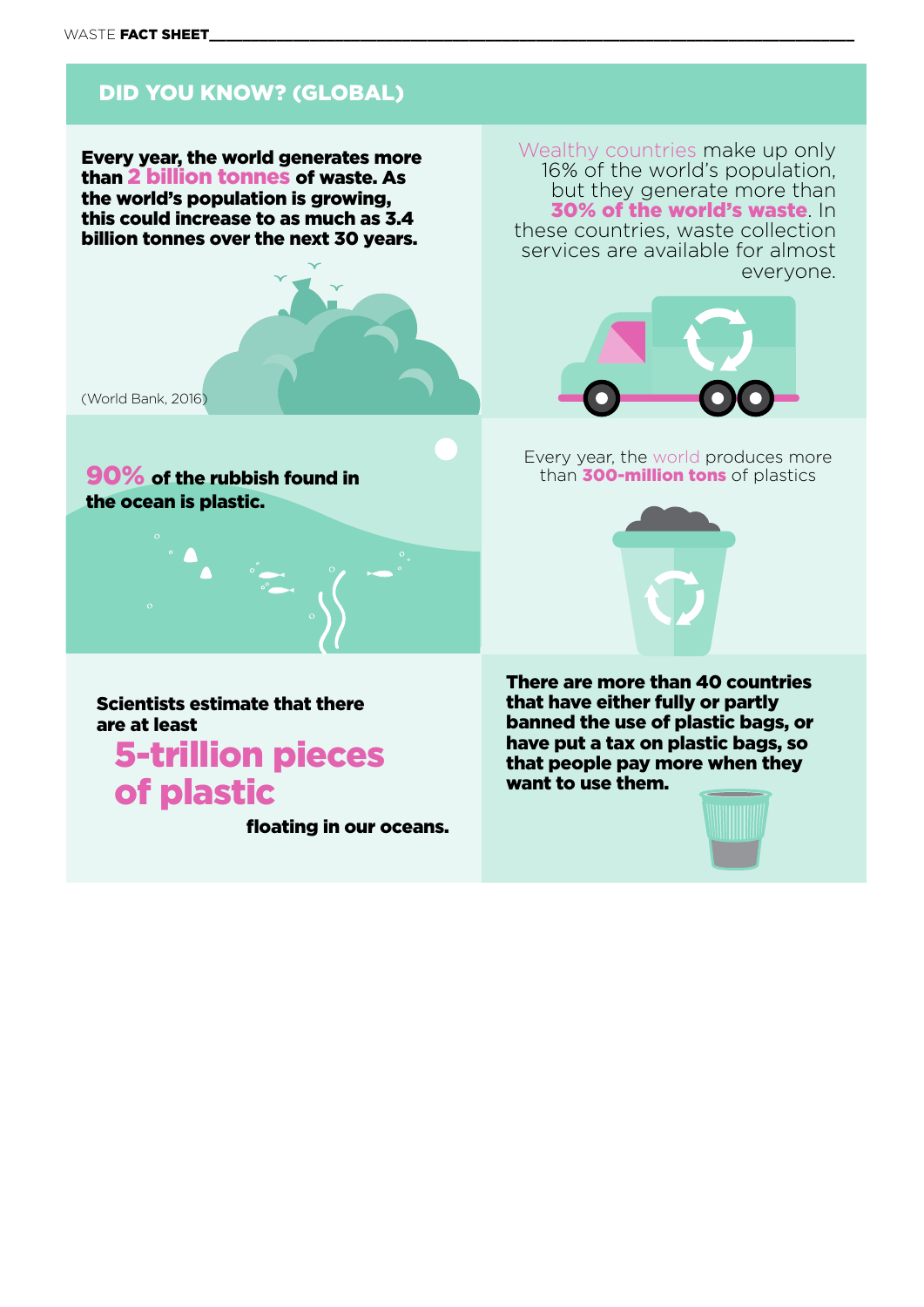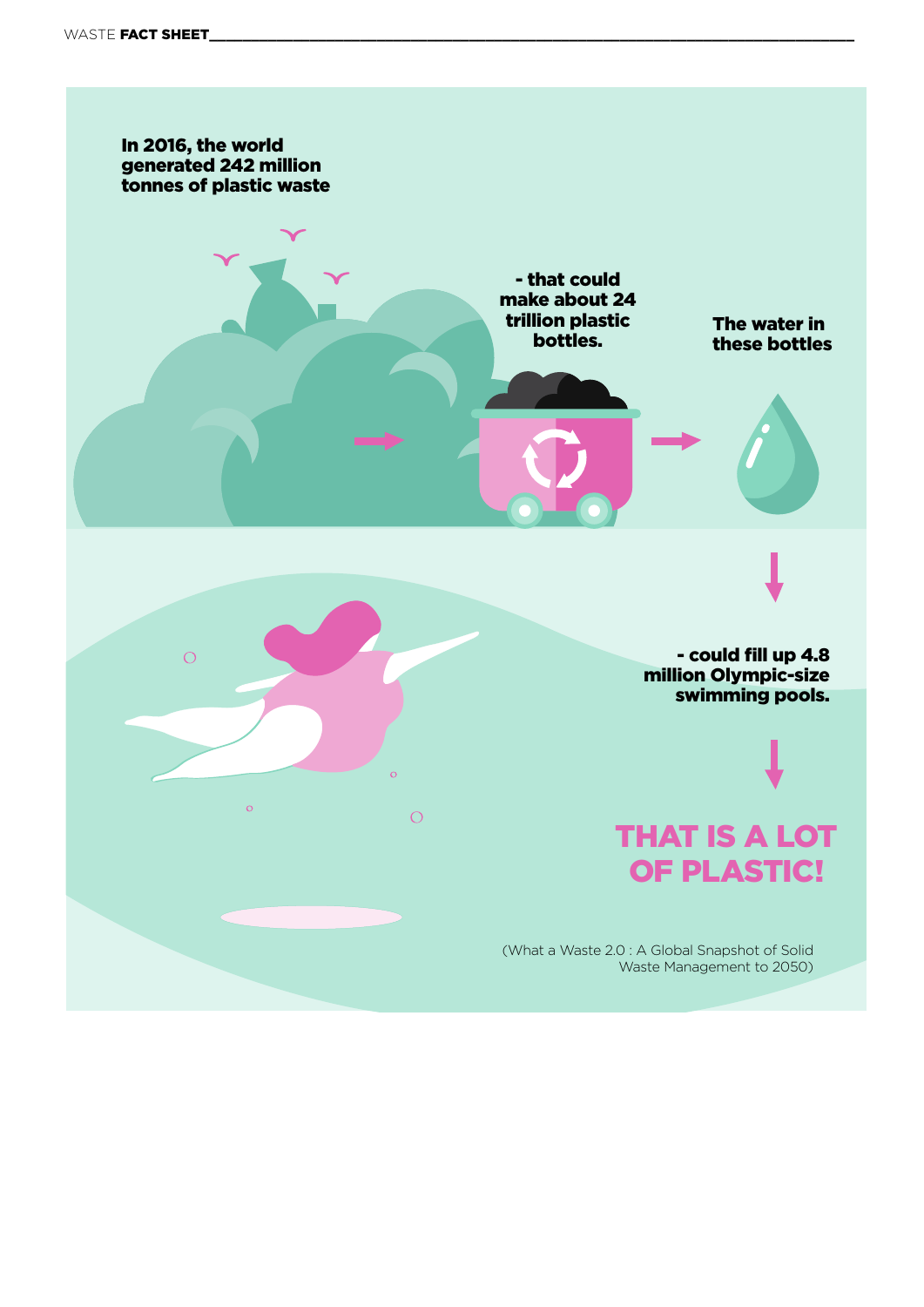# DID YOU KNOW? THE STATE OF WASTE (IN SOUTH AFRICA)

The 2001 Polokwane Declaration called on all South Africans to strive for zero waste!



The State of Waste Report showed that of the 42 million tonnes of general waste that South Africa generated in 2017, it was estimated that only 11% (4.9 million tonnes) was recycled (this figure doesn't include the 38 million tonnes of hazardous waste – like batteries and other hazardous waste produced in the same period, of which only 7% was recycled.



The National Waste Management Strategy had set goals to divert 25% of recyclables from landfill sites for re-use, recycling or recovery - but we are still far off from that goal.



# More than 3/4 of households

in South Africa do not separate their waste (75,8% - according to Stats SA.



[Stats Sa](http://www.statssa.gov.za/?p=11527).)

90% of waste

in South Africa goes to landfill sites.

Although there are requests for people to sort their waste at home, so that recyclable materials can be separated from non-recyclables, as much as 75% of the plastics that were recycled in 2017 were sourced mostly from landfill sites and other recovery projects, not from people sorting their own waste. This is a problem because sourcing recyclables at the landfill site is expensive and dangerous for waste pickers.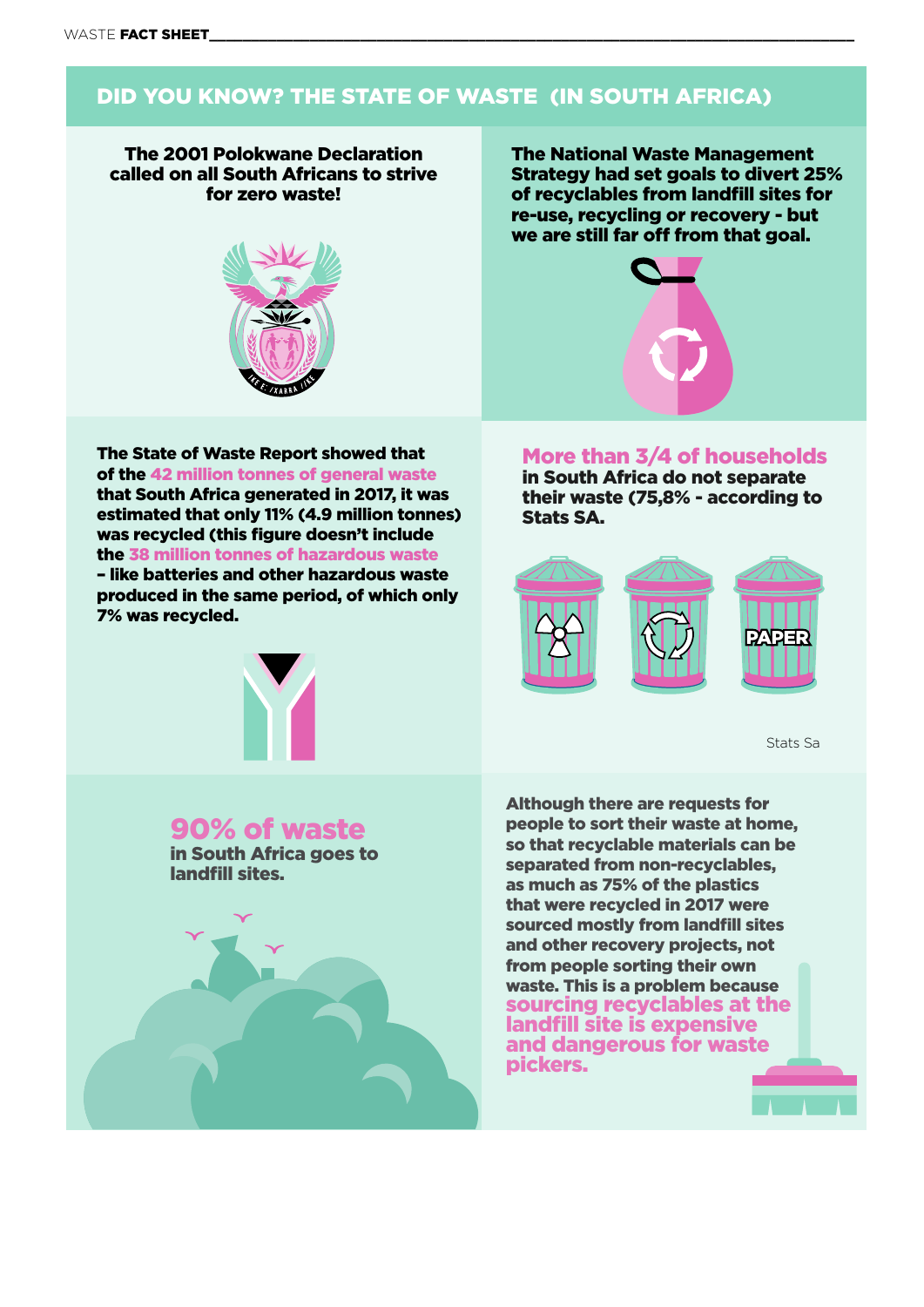# DID YOU KNOW? THE STATE OF WASTE (IN SOUTH AFRICA)

In South Africa, waste collection services are especially lacking in poorer areas, particularly in informal settlements. These communities are the ones who produce the least waste, but because they are not receiving adequate services, they are the ones bearing the burden of the health and environmental risks caused by illegally dumped waste in their immediate living environment.

Roughly 59% of South Africans have their waste collected by the municipality. That means almost half of the country is without waste collection services. Even for those who have their waste collected, 2% have waste collected from a communal container and 34% reported disposing of their waste in a communal dump.



(2018 South Africa State of Waste Report)

(Murad & Siwar, 2008)

On average, 90 million tonnes of waste is deposited across more than 800 landfill sites every year in South Africa.

South Africa disposes more than R800 billion worth of recoverable resources every year.

(Department of Environmental Affairs)

 (National Pricing Strategy for Waste Management)

Nearly 50% of the country's 1327 documented waste dumping sites are unlicensed, 58 of which are hazardous landfill sites that also aren't licenced.

Cleaning up illegally dumped waste is about 7 times more expensive compared to collecting waste from households.

(City of Cape Town) [\(Groundwork\)](Groundwork, https://www.engineeringnews.co.za/article/sa-landfill-sites-a-ticking-timebomb-2018-11-12/rep_id:4136)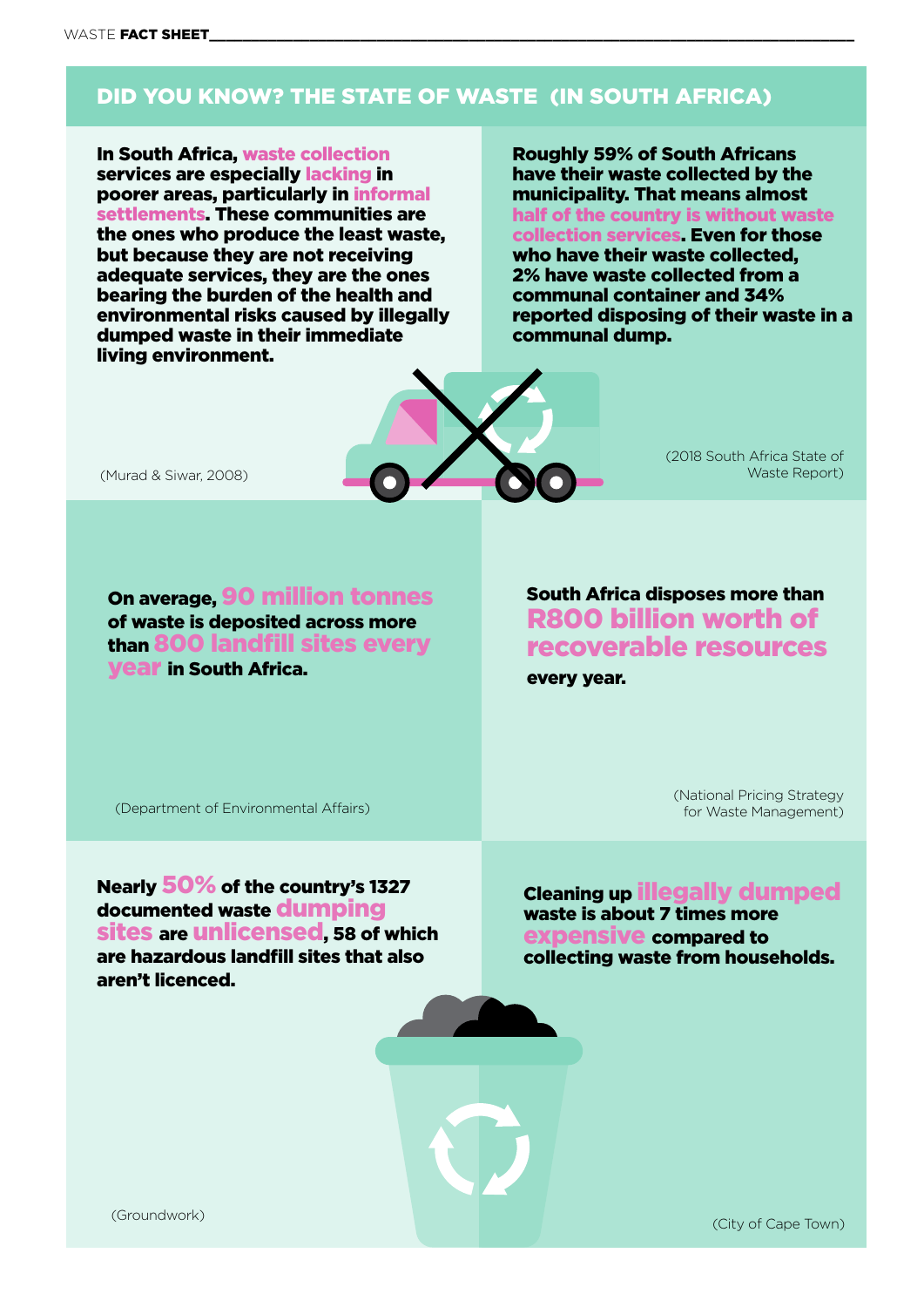# LEGISLATION

In South Africa, the Government is responsible to provide waste management services. The Constitution states that everyone has the right to an environment that is not harmful to their health. It also states that everyone has the right to have the environment protected for the benefit of present and future generations. This includes preventing pollution and environmental degradation which is sometimes caused by poor waste management.

The National Waste Management Strategy (Department of Environmental Affairs) requires that all local authorities develop an integrated waste management plan and promote the prevention, minimisation and recycling of waste, according to the waste hierarchy. Unfortunately, there are still gaps in the implementation of these strategies and limited funds to support recycling efforts [\(https://www.environment.gov.za/documents/strategicdocuments/wastemanagement\)](https://www.environment.gov.za/documents/strategicdocuments/wastemanagement)

Waste management needs to be done in a sustainable way, meaning that even if the waste is being collected from every home, if this waste is not separated, it will still mean that too much waste goes to landfill sites. This is why public awareness campaigns are needed to encourage people to reduce, reuse and recycle waste – and especially, to ensure that people sort their waste at home. Recycling infrastructure needs to improve to motivate people to recycle so that recyclable materials can go to material recovery centres and buy-back facilities, instead of landing up going to landfill sites. It is important for people in South Africa to pressurize the Government for improved infrastructure and services.

# TYPES OF WASTE

There are many different kinds of waste that are produced in our homes and our cities.

**Solid waste** is the rubbish that is thrown away in homes or businesses.

**Liquid waste** is the dirty water or liquids that we get rid of, including washing water from homes and treatment water from different industries.

**Hazardous waste** is rubbish that is flammable (can catch alight), is toxic and can be dangerous, such as waste that is discarded from hospitals and industries that use strong chemicals to make their products.

**These are the different kinds of waste that are produced in most households:**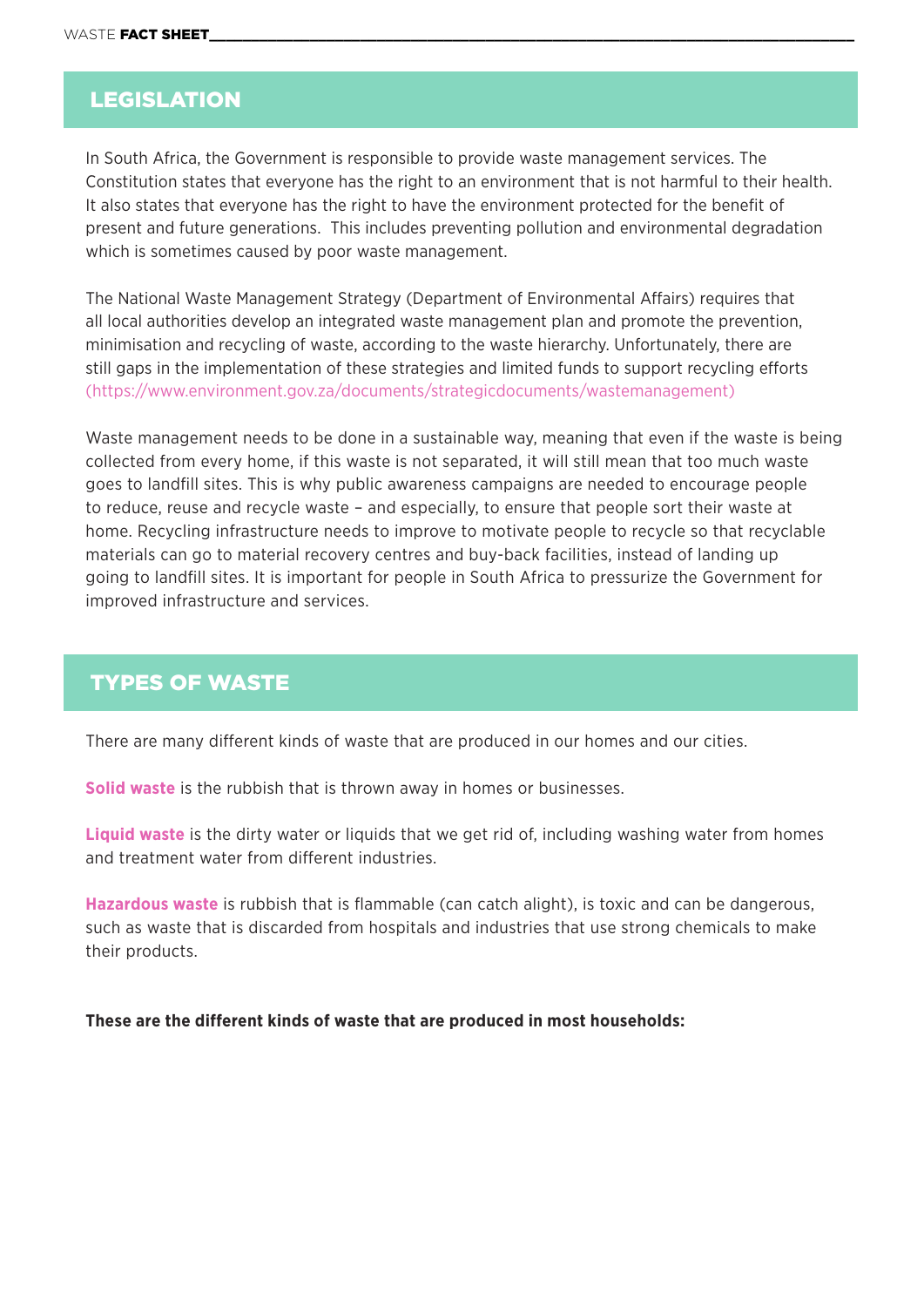#### **WET WASTE (THINGS THAT YOU CANNOT REALLY RECYCLE, WILL GO TO YOUR DUSTBIN AND END UP ON A LANDFILL SITE).**

#### Wet / dirty paper, tissues, paper towels, food wrappers, paper with spills, paper plates and cups

- 
- Wax /plastic-coated packaging, such as milk cartons
- Dirty paper / cardboard
- Stickers, treated paper, photo paper
- Chip packets, cigarette butts and cling wrap

#### **DRY WASTE/MIXED RECYCLABLES (THINGS THAT YOU CAN RECYCLE OR CONVERT INTO PRODUCTS THAT CAN BE USED AGAIN)**

- Paper and cardboard
- Tin cans
- Glass bottles and glass jars
- Plastic bottles and containers (plastic is not biodegradable, but some plastics can be recycled).
- **Polystyrene**
- Tetrapak (juice boxes)

**These items can be taken to a place that does recycling, where they can be broken down and turned into raw materials for new products. These items can also be "upcycled", where the items are repurposed into new, useful products.** 

#### **HAZARDOUS WASTE (THINGS THAT YOU SHOULD NOT GO IN YOUR NORMAL BIN) ORGANIC WASTE**

- **Batteries**
- Car oil
- Cooking oil
- Compact Fluorescent lightbulbs (energy saving light bulbs)
- Electronic waste (e-waste such as broken appliances, computers or phones)

**Some e-waste (like TVs) contains lead, mercury, cadmium, and brominated flame retardants. These are harmful to humans and the environment. It is therefore important that there is a safe system in place to ensure the proper disposal of such waste.**

- Vegetable and fruit peels
- cooked food
- Tea leaves
- Tea bags
- Coffee grinds
- Egg shells
- Stale bread
- Garden waste, such as grass cuttings, leaves and dead flowers

**Small quantities of paper, cardboard, sawdust, wood shavings, woodfire ash and seaweed Organic waste is usually biodegradable (meaning it can be easily broken down by other organisms) and turned into compost that can be used in the garden to feed the soil.**

(Source: Adapted from City of Cape Town Guidelines)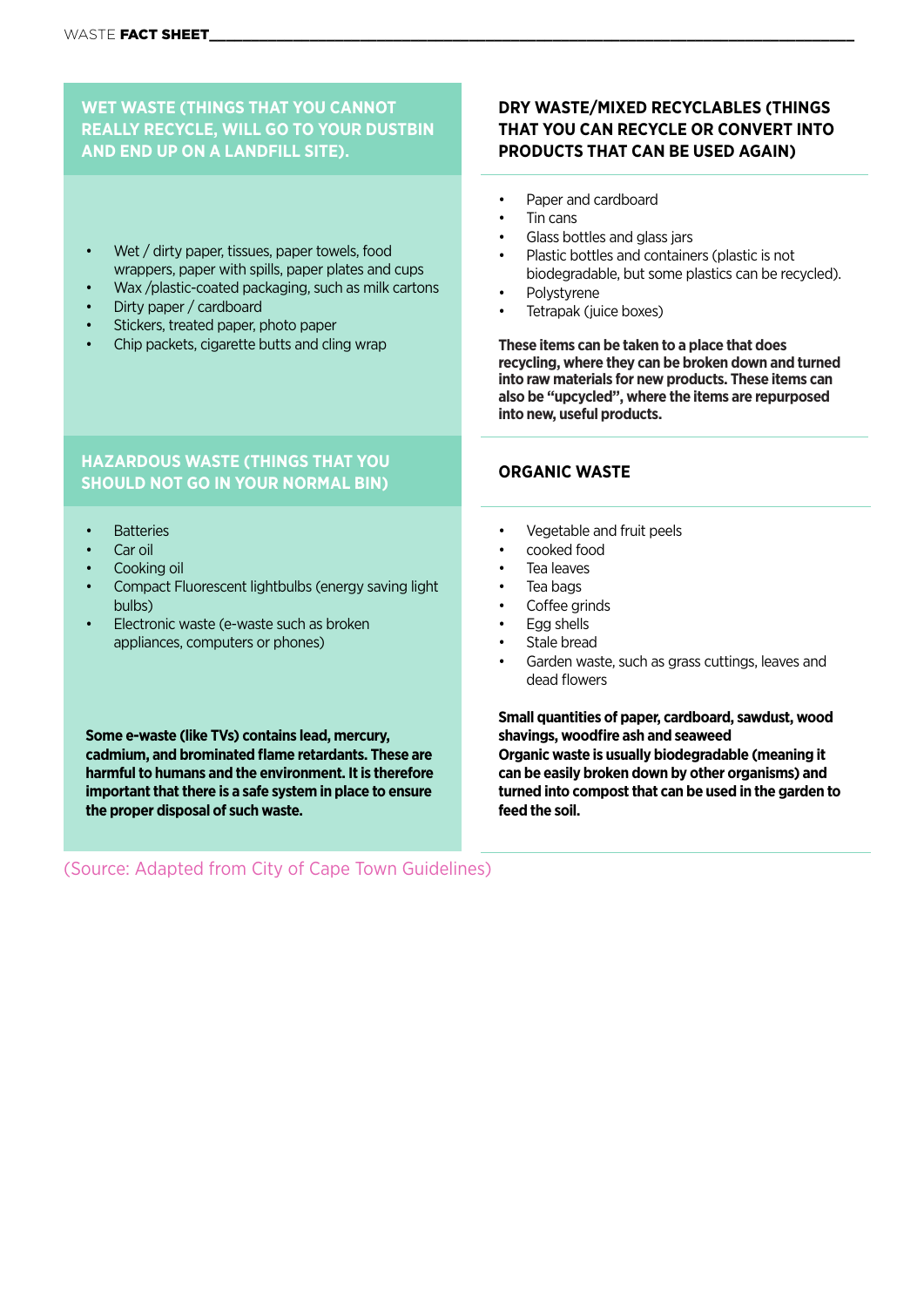### THESE ARE SOME OF THE DIFFERENT KINDS OF WASTE THAT ARE PRODUCED IN CITIES BY DIFFERENT INSTITUTIONS AND INDUSTRIES

**MEDICAL WASTE (MEDICAL/CLINICAL WASTE IS WASTE PRODUCED FROM HEALTH CARE FACILITIES, SUCH AS HOSPITALS, CLINICS, SURGERIES, VETERINARY CLINICS AND LABS)**

The waste produced by these places is considered hazardous waste.

- Used equipment from surgeries
- **Medicine**
- Blood
- Wound dressing materials, needles and syringes

**Medical waste is usually incinerated / burned.** 

**AGRICULTURAL WASTE (THIS IS WASTE GENERATED BY FARMING ACTIVITIES)**

This waste is produced by farmers who grow food and who breed cattle, as well as large gardens or seedling nurseries.

- Empty pesticide containers
- **Wrappings**
- Out of date medicines
- Used tires
- Leftover milk
- Unused organic materials, cocoa pods and corn husks.

**The organic waste is biodegradable and should be composted. The hazardous waste needs to be taken care of carefully, depending on what it is (medicine and pesticides). Tyres can be recycled.** 

Every product that is made in a factory, creates waste in the production process. This waste needs to be disposed of carefully, depending on the industry and what waste is produced.

**Industrial waste Construction waste** (waste created when building new buildings, homes or roads)

> When old buildings and structures are pulled down (demolished) to make space for new ones, this creates a lot of waste. This is particularly common in cities that are developing and growing. This waste is called demolition waste.

Waste items include rubble, concrete, wood, sand, packaging, boxes and plastics from the building materials needed.

# UNPACKING WASTE-MANAGEMENT

Everyone should be able to live in an environment that is not harmful to their health and wellbeing. It is the government's responsibility to make and implement laws that protect people and the environment. Municipalities and districts should function within the laws of the country. These laws should inform how waste should be managed in different areas. Each area will have different programmes and by-laws in place in relation to waste management, depending on the priorities of their area and the budget that they have available. Municipalities usually are the ones who control and manage the waste that is generated within its boundaries. How they do this has a significant impact on the quality of life of the people who live in that area. For example, the municipality should collect waste from every person's household. Unfortunately, sometimes these services are not in place and when this is the case, private companies and local projects, also step in to take care of how waste is managed.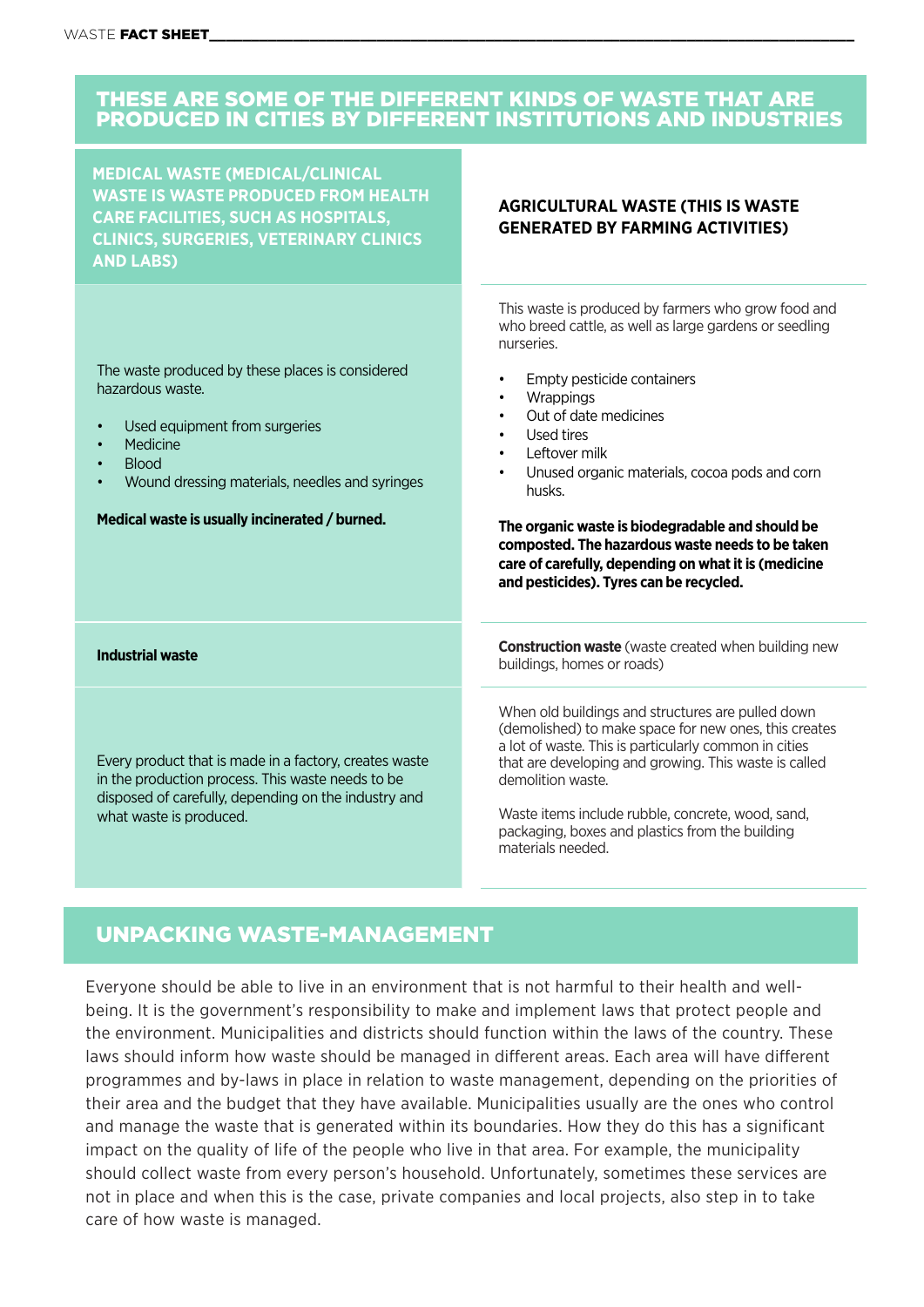When waste is produced, it has to go somewhere. Almost always, it returns to the natural environment - to the land, the oceans or the atmosphere. If it is not properly managed it causes pollution. When regulations are not in place, or the regulations exist but they are not being implemented, people have no choice but to manage waste themselves, as they see fit.

For example, if no one is collecting waste, people might dump waste in the street, or into drains. They may also burn the waste on vacant land, as a way of getting rid of waste that is piling up. Piles of unsorted waste decompose in ways that can spread disease and pollute the water system. Burning waste also causes air pollution. If waste is not managed well it can have negative consequences for people's health and the environment. It is cheaper for governments to put systems in place to manage waste now, in a sustainable way, than it is for them to try to clean it up in the future.



This is why we need a zero waste philosophy that focuses on avoiding creating waste in the first place! The zero waste philosophy calls for a new way of designing products as well as innovative ways of producing products, so that no waste is created in the production process either. For this to work, all the materials used in making and packaging a product should be able to be reused or recycled, either as they are, or for another production process. If this was happening, nothing would become waste.

It is clear that we need to change how we think about waste. In the past, the focus has been to manage what happens to waste once it has been thrown away. This way of thinking is called 'cradle to grave' thinking. This kind of thinking requires what is called 'end of pipe' solutions because they focus on solutions for how to treat waste when it comes to the end of its life. More attention is being given now to what is called 'cradle to cradle' thinking. This type of thinking is part of a 'circular economy' where the waste that is created, can be used by another part of the system.

In every country, the government needs to develop a strategy to manage the waste that is produced by different industries and institutions, and also, by the people who live there. The government needs to think about how to manage the different kinds of waste that is produced. They also need to put laws in place that ensure that businesses think more carefully about the waste that is created when they produce their products, and what responsibility they need to take for reducing and managing this waste.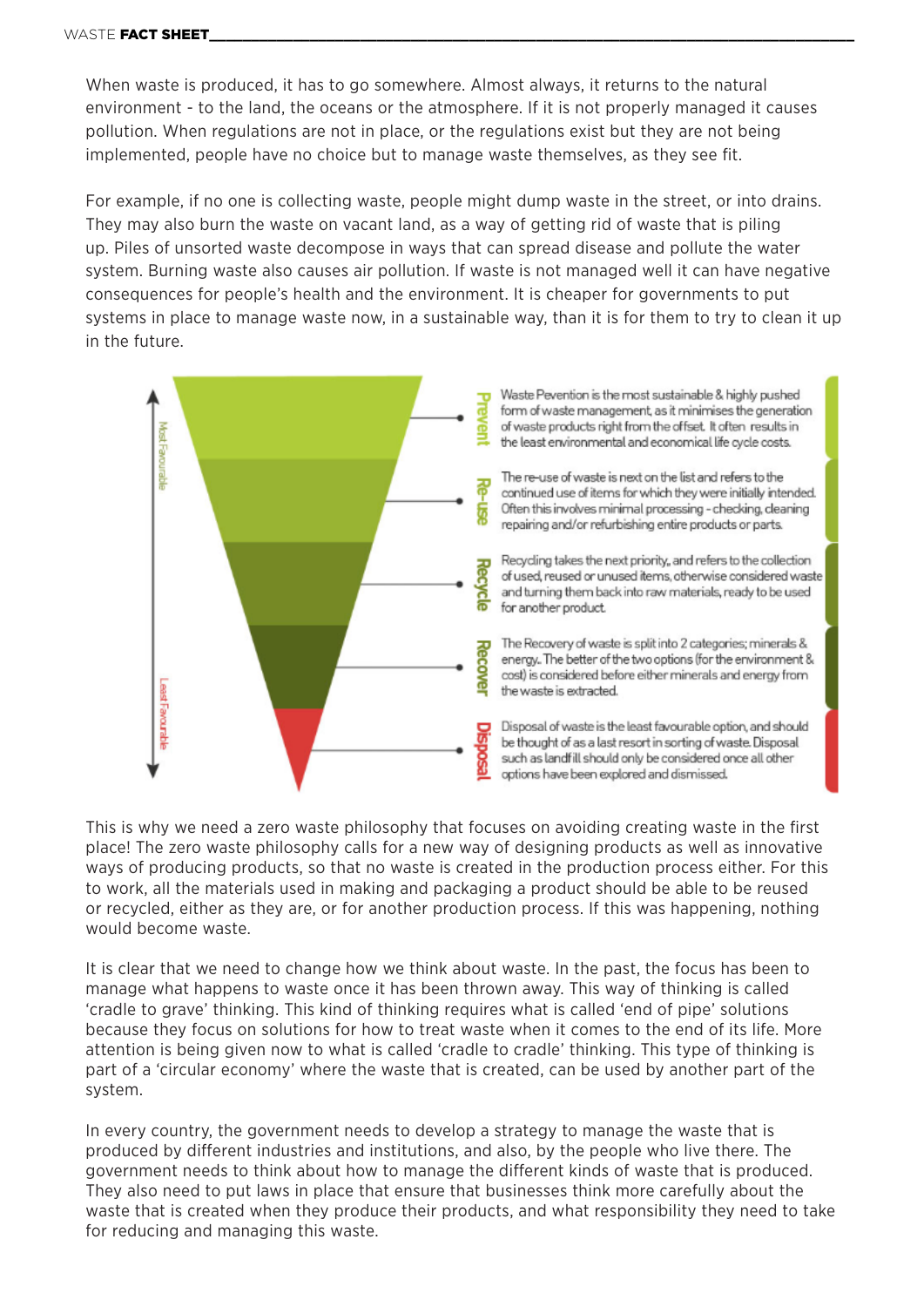# SOLID WASTE MANAGEMENT

More and more people are moving to cities. This often means that already densely populated areas are becoming more full, and as cities grow, the challenge to collect waste from every household is becoming more difficult, especially where the growth happens in informal areas. Managing solid waste is becoming a challenge and an important issue that needs urgent attention, especially in growing cities.

Solid waste includes the rubble from building sites and the rubbish that we throw away including food waste, tyres, paper, glass and plastic. In some cases, the municipality, private waste management companies or local projects will collect waste from our homes and take it directly to a landfill site or to a material recovery facility. At a material recovery facility, the waste is put onto a conveyor belt, so that recyclables can be removed from the general waste stream. The recyclable materials are then packed and sold to the recycling market. The rest of the waste that cannot be recycled (including contaminated or dirty recyclables) is compacted at a transfer station and sent to the landfill site. The landfill site should be lined at the bottom in a special way to minimize the leaking of toxins, preventing them from getting into the water table and then into the soil. This lining method is expensive, but it is necessary to prevent pollution at landfill sites.

Some landfill sites do not have material recovery facilities, and so all the waste that is sent there is thrown away together. It is not easy to recycle contaminated or dirty waste, and so some recyclables, even when they have been through the material recovery system, land up on the landfill. This is why it is best if we can separate our waste into wet, dry and recyclable waste. Doing this will ensure that recyclables can easily be extracted and organic waste that can be separated and turned into compost, reducing what needs to go to the landfill site.

Landfill sites need to follow recommended procedures for how they function. The landfill sites need to bury waste in a scientifically proven way that is not dangerous. The waste is sorted, spread, compacted and then covered with sand and building rubble. This prevents the waste from blowing around, and attracting unwanted insects and animals. After the waste has been buried and tightly packed to lock out all the oxygen, it can lie there for hundreds of years while it very slowly decays. When landfill sites are full, they need to be closed and restored to a useful, environmentally sound condition.

Unfortunately, in some places, the waste management systems are not in place or well managed, and so waste is dumped at dumping sites, but without following the recommended guidelines. This might be due to lack of legislation, lack of infrastructure or lack of budget.

Instead of taking the waste to waste recovery facilities, people take it upon themselves to collect recyclable waste directly from the dumpsite so that they can exchange this waste for money. Buy-back centres are places where people can take things that can be recycled and sell them to make money. This is how some people generate an income for themselves and their families. These people are sometimes referred to as waste pickers.

#### **The dangers of poor waste management**

If a landfill site is not managed properly, then everything that is thrown away will be dumped on the site. When this happens, all the waste (paper, food, nappies and glass) is mixed and dumped on the site. This is a big problem because, glass and plastics take hundreds of years to decompose. The food waste that is mixed in, breaks down much faster, and in a way that creates additional methane, which is harmful to the environment.

- When waste is not properly managed, it causes pollution, and is harmful to living organisms.
- Toxic chemicals poured into a natural water system cannot be broken down by that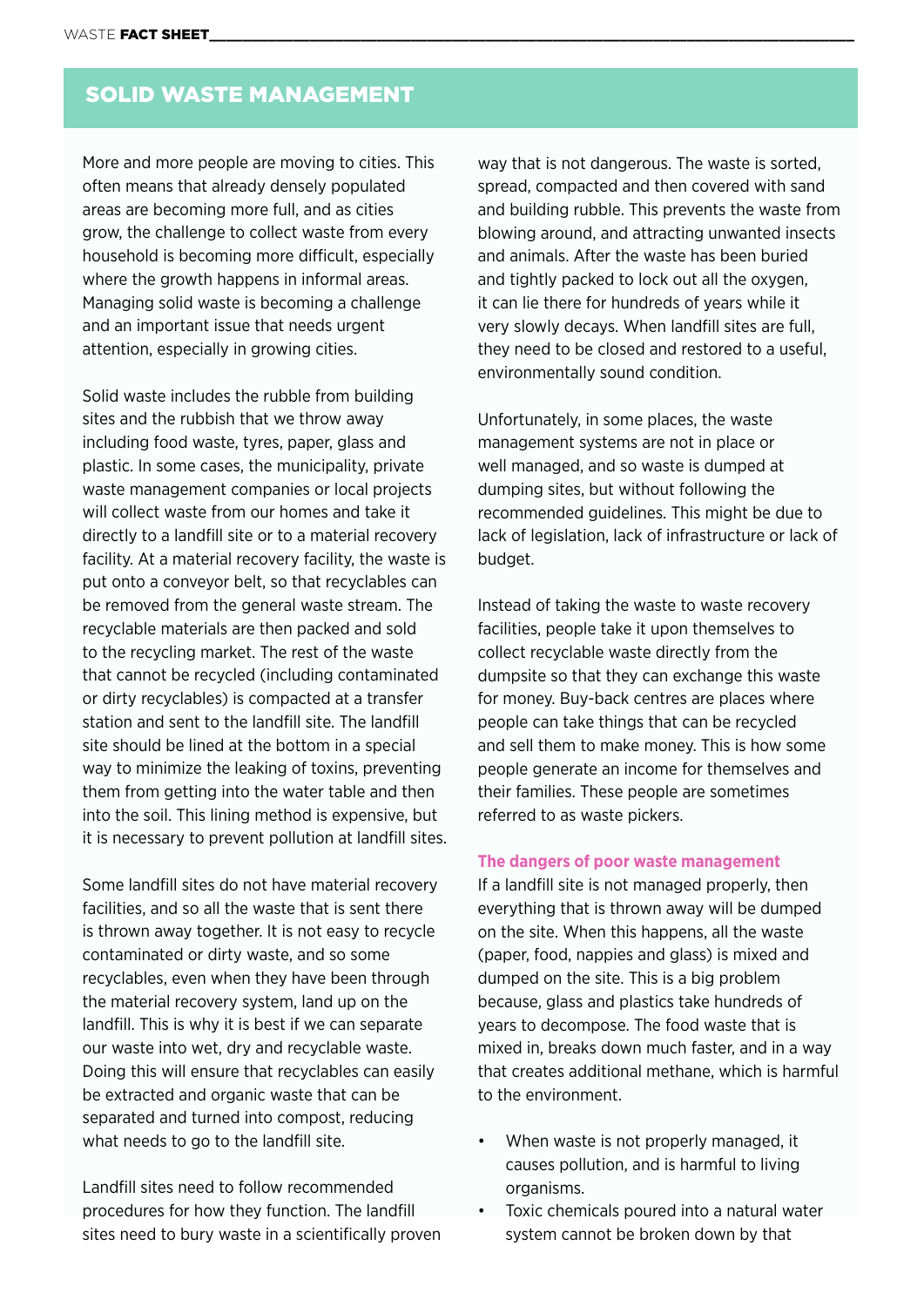system, and will damage all the organisms it contains.

- Birds and animals are often exposed to pollution, such as plastic bags or oil, which then causes their death or distress.
- As waste starts to decay on a landfill site, a liquid called leachate is produced.
- Leachate may contain high concentrations of heavy metals or other environmentally hazardous substances. If it is left untreated, it could poison the soil and groundwater.

#### **The benefits of effective waste management**

If waste is managed properly, it can have a positive impact on:

- Human health: effective waste management strategies can help improve air quality (by reducing open garbage burning), improve water quality (by managing leachate from open dumps and landfills), and reduce the spread of disease (by improving pest management).
- People's lives: effective waste management systems can result in other benefits to society, including improving the quality of life for marginalized groups who collect waste, such as informal pickers.
- Climate change and the environment: effective waste management practices reduce emissions that have a warming influence on the climate, including methane from landfills and black carbon from open burning. Improved practices also means that less land is damaged by landfill and dumping sites.
- The economy: waste management can be one of the most expensive aspects of local government operations. Effective waste management systems can help reduce costs (fuel used to transport waste), encourage the development of new markets (for energy and compost) and can lead to job creation (Integrated Solid Waste Management: Key Concepts and Benefits, CCAC).

#### **How can waste be seen as a resource?**

If waste is managed properly, it can become a resource that benefits people and the environment.

- For example, separating organic waste and turning it into compost can be used to improve soil fertility.
- The biogas produced by the composting process can also produce methane, which if captured properly, can be used as an alternative energy source, such as for gas for cooking.
- Tyres, that are usually dumped or burned, can rather be recycled into furniture or equipment for safe playgrounds for children. It can also be shredded and turned into rubber mulch, that can also be used in playgrounds.
- Shredded rubber can also be sold to companies who build roads, as the rubber can be blended into the mix they use for building tarmacs.
- A lot of broken glass lands up on landfill sites. Recycled crushed glass from broken bottles is non-toxic and can be recycled, making more glass bottles.
- Some plastics can be recycled, and turned into new reusable products. Bricks can be made from plastic.
- Waste that cannot be recycled, can be stuffed into 2L plastic bottles. These bottles are called eco-bricks. Playgrounds, rooms and different structures are being built all over the world out of eco-bricks.
- Waste collection projects could create jobs and the waste collected can be used in creative ways to generate an income (Fact Sheet, Waste, CCAC).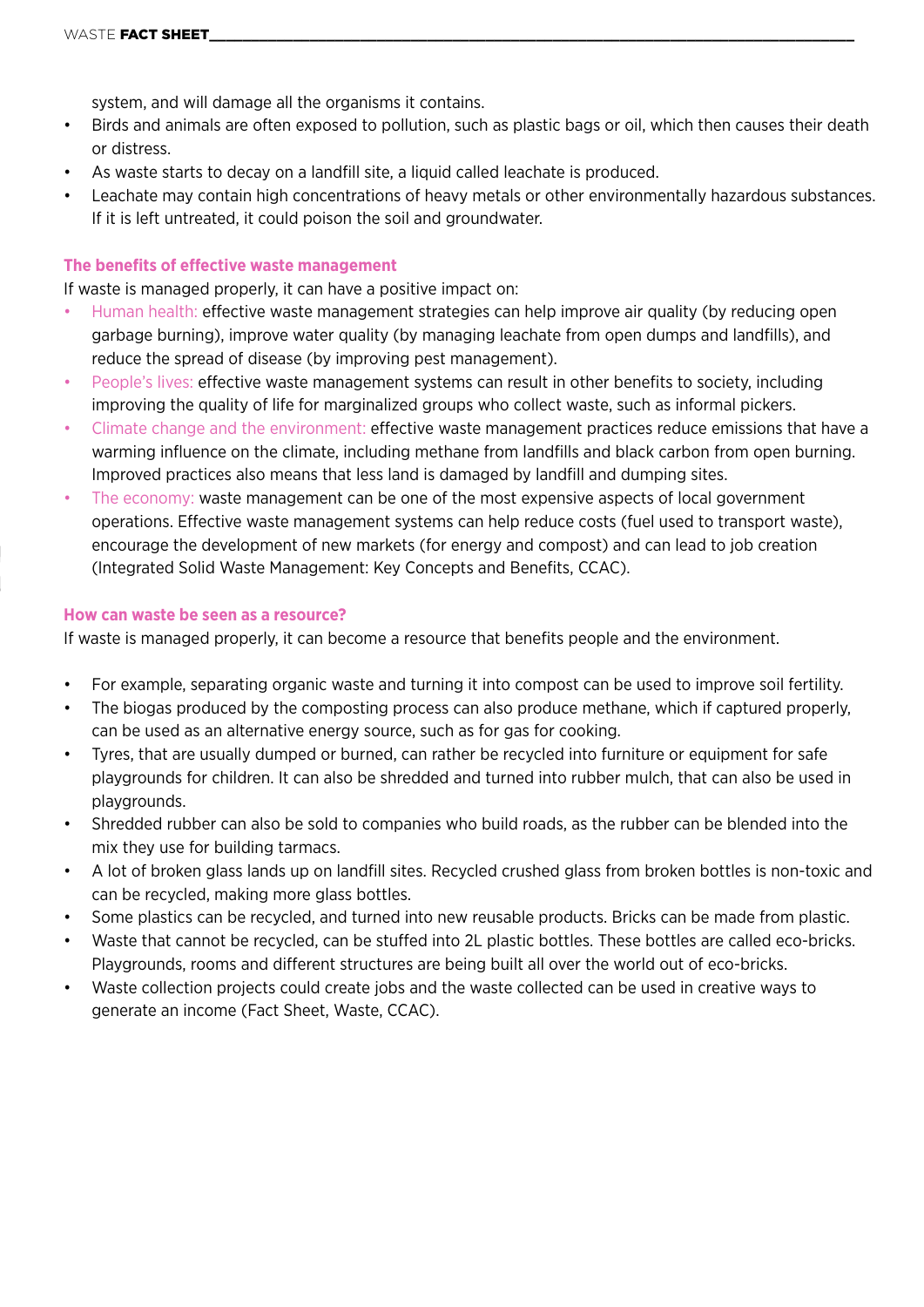### WHAT SHOULD COMMUNITIES AND INDIVIDUALS KNOW IF THEY MANAGE THEIR OWN WASTE?

#### **Why is waste management important?**

- Resources that are valuable should not just be thrown away.
- Reusing and recycling items save space on landfill sites and delay the need for building new ones.
- Recycling reduces the need for the constant extraction or mining of resources.
- The recycling industry is a rapidly growing employer.
- Waste recycling and reduction reduce pollution and litter, which are costly to manage.
- Incineration (i.e. the burning of waste) is expensive and releases dangerous toxins into the environment.

#### **What can we do?**

When considering how we can minimise our waste in an effective way, these are some of the things we should be thinking about:

Reduce: One thing that we can do is create less waste, avoiding or at least cutting back on the amount of waste we create. It is one of the most effective things we can do, because it stops the problem at the source. By making less waste in the first place, there will be less waste to clean up. For example, ask your parents to bring their own bags when shopping. Many grocery stores now sell shopping bags that can be brought and reused over and over again. Think about all the plastic bags that could be saved if everyone reused the same shopping bags to carry their groceries in! We can also reduce the waste that we generate by separating our organic waste and turning it into compost.

Reuse: Find a new way to use waste so that you don't have to throw it away. Take old items that you might consider throwing away and find a new use for them. Reusing helps in situations where it is not possible to reduce. We can choose to buy products that we can return for a deposit, we can choose to buy products that can last longer or those that can be recycled.

Recycle: Turn waste into something new! For instance, an old plastic bag can be recycled into a new plastic bag or can be recycled to create an entirely different item, like a plastic container.

Not all plastic is recyclable. The way to know if plastic is recyclable is to look for the logo that shows whether it is recyclable or not (add graphic of the PET recyclable symbol). It is also a good idea to wash glass before you send it to be recycled.

#### Sort waste and dispose correctly:

- Separate your waste so that items that can be recycled, are separated, rather than sending them to landfill.
- Ensure that electronic waste and batteries do not end up in the normal bin. See if there is an e-waste programme where you can dispose of these items.
- Burn waste in a way that causes the least harm to the environment and people.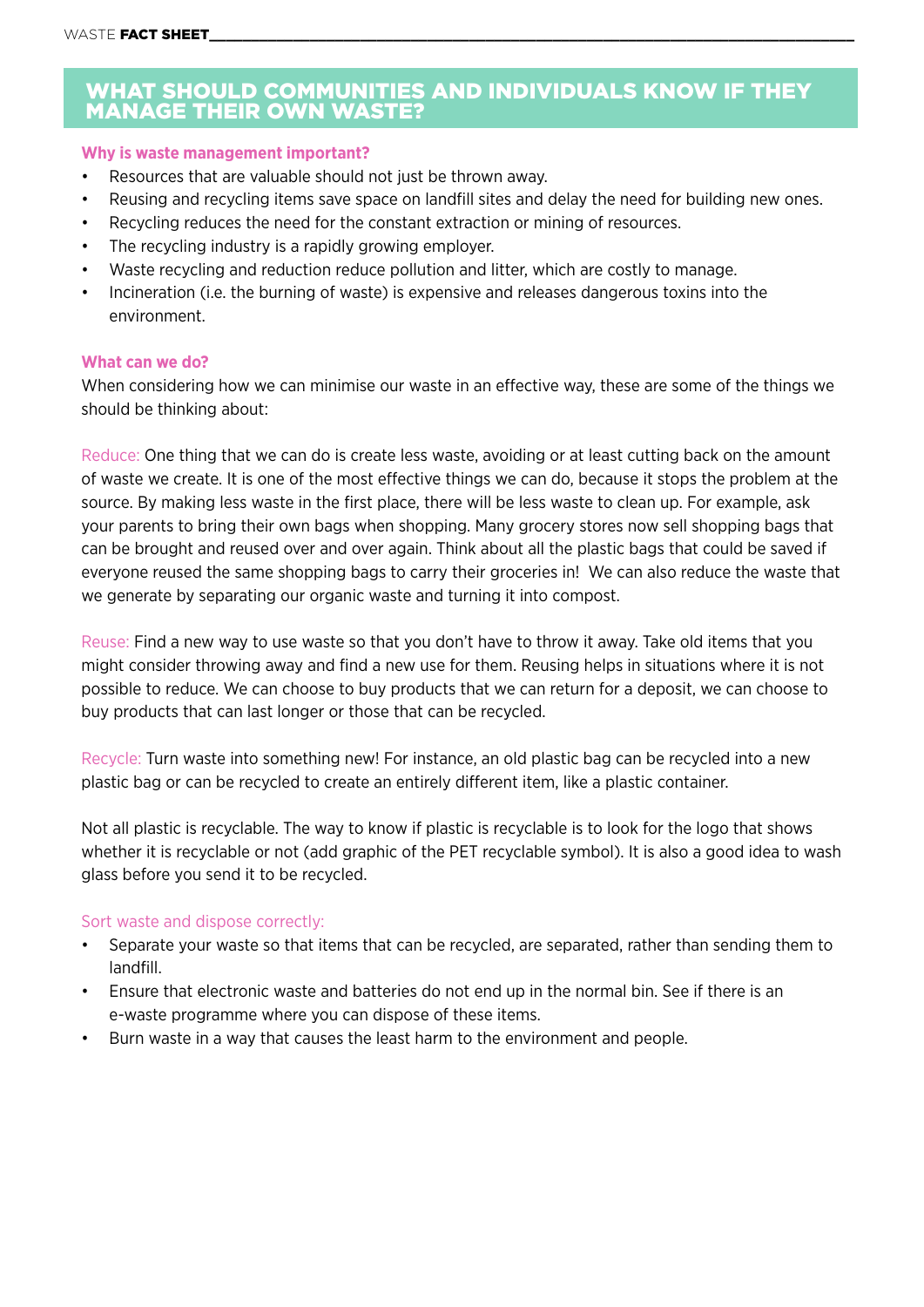# GUIDELINES FOR HOW TO BURN WASTE SAFELY

If you choose to burn your household waste, it is important to do so safely. Protect yourself, your community and your environment by only burning safe materials and by keeping your fire under control.

#### **1. DECIDING WHAT TO BURN:**

**Sort your waste:** Separate your waste, putting the things that can be recycled aside. The following things should be recycled rather than burned:

- Plain cardboard
- Glass
- Plastic bottles and bottle caps
- Plastic jugs
- Paper printed with standard ink
- **Electronics**
- Metal beverage cans

**Remove toxic items:** There are things that may be in your trash that would be extremely toxic or dangerous to burn. These materials are harmful to you and are harmful to the environment. Never burn the following materials:

- Plastic and rubber (burning plastic and rubber releases chemicals, which are toxic to you and harmful to the environment)
- Magazines (the ink used in magazines is toxic when burned).
- Spray cans (spray cans are highly pressurized, and can explode when exposed to high temperatures).
- Coated, painted, and pressure-treated wood (a wide variety of chemicals are used when painting or treating wood, and many of them are toxic).

**Burn remaining waste safely:** There are some items of trash that you can burn without exposing yourself or your environment to toxic smoke. The following items burn easily, and can be burnt without producing dangerous smoke:

- Non-recyclable cardboard (Cardboard that has been coated with wax or printed on with ink cannot be recycled).
- Non-recyclable paper.
- Garden waste (dried grass, tree branches, and dead leaves can all burn safely).

#### **2. FINDING THE BEST WAY TO BURN YOUR WASTE:**

**Research the laws in your area regarding backyard burning:** Some municipalities have passed laws about what, how, and when you can burn your waste.

**Pick a place to burn your trash:** Find a spot where the space above you is clear of any trees, branches, buildings, vehicles, or power and phone lines. Ashes and sparks from your fire may fly up and whatever is above your fire could catch alight.

**Use a burn barrel (drum) to control your fire's smoke:** Burn barrels are easy to set up, and help control the amount of smoke and ash that a fire produces. They also provide a place to store ashes after you burn your trash.

- To set up a burn barrel, turn 2 cinder blocks on their side, and place a 210 L steel drum on top.
- To allow airflow into the drum, drill at least 20 holes, each that are 2.5 cm wide around the entire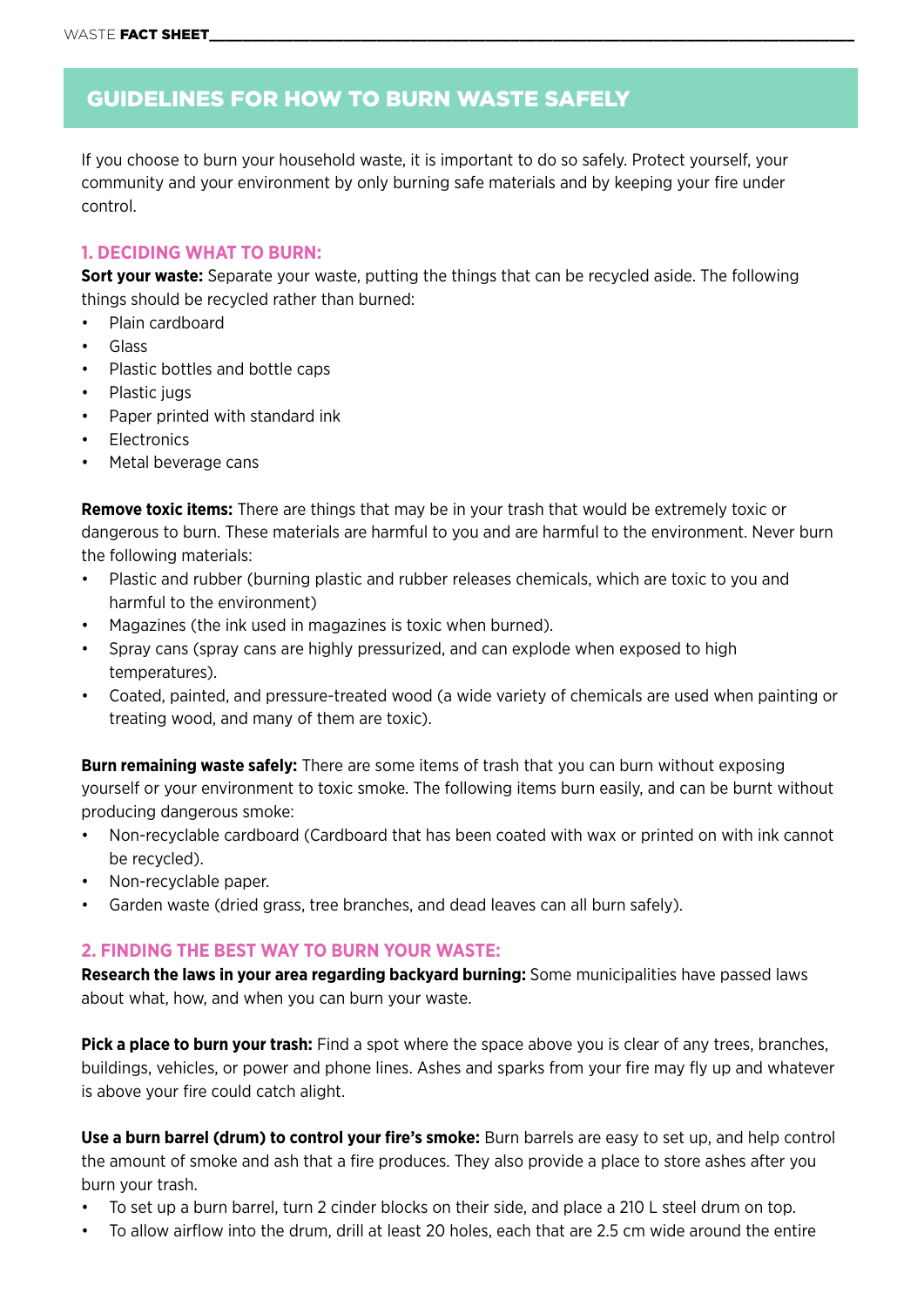drum, spacing them evenly around the sides of the barrel.

- If you're going to leave your burn barrel outside for a long time, you may want to drill a few holes in the bottom to let rainfall run out.
- Burning plastics is dangerous you should never burn plastic in burn barrels. Burn barrels trap the toxins produced by burning plastic in the immediate area around the fire. This means you are more likely to breathe them in if you burn them in the drum.

**Build a fire pit to contain your fire without a burn barrel:** If you don't want to use a burn barrel, you can set up a fire pit instead. Fire pits are small areas in your yard where you've cleared away any grass, twigs and branches, and other materials that might catch on fire unintentionally. Burning your waste in a fire pit is an easy way to watch the fire and control its size.

- Clear a space at least 0.91 m in diameter of all flammable materials. Use a rake or shovel to clear away the grass.
- Make a ditch in the middle of your pit, at least 20 to 25 cm wide (this will help any coals or embers stay near the center of your fire).
- Line the outside of your fire pit with rocks. The rocks will help keep the heat of the fire, and will provide a safe place for any ashes or embers to land.

Wait for calm, wet weather to burn your waste: Do not burn waste when it is windy or when your area is experiencing a drought. This increases the chances of the trees or grass around you catching alight. Never burn trash if the weather forecast is predicting 32 km per hour gusts of wind.

**Plan to burn your trash when the air quality is good:** If the air in your region is unsafe to breathe, you do not want to add more smoke to the atmosphere. Check your local weather forecast to see if the local air quality is good before burning your trash.

**Be ready to put the fire out:** Before you start to burn your waste, make sure you will be able to put the fire out in an emergency. Have several large buckets of water ready in case of an emergency.

#### 3. **BURNING YOUR WASTE SAFELY**

**Set up your pile of waste:** Place your waste in your burn barrel or fire pit. In a burn barrel, you can safely burn 1 full trash bag at a time. In a fire pit, you want to keep your piles of burning material small, no more than 0.61 m high, and keep the pile centered in the middle of your fire pit. Unless you are burning a very small amount of trash, you should not burn it all at once. If you have a lot of waste to burn, save some to add to the fire later.

**Light the fire:** Once you have placed your waste in your burn barrel or fire pit, set some kindling at the base of your pile. Pick a spot where it can easily catch the rest of the waste on fire. Use a fireplace match or a lighter (the kind with a long neck, if you have one) to light the kindling while keeping your hands at a safe distance. Paper towel rolls filled with dryer lint, and cardboard or newspapers soaked in candle wax make excellent kindling. Do not use a firestarters to help start your fire.

**Do not leave the fire unattended:** Stay near your burn barrel or fire pit as long as the fire is still going. Watch the fire and pay attention to the direction that the smoke is traveling. If it looks like the wind is getting faster, or if the smoke keeps carrying sparks and ashes towards your house, trees, or any other fire hazard, you should let your fire die out, even if there is waste left over.

**Add more waste to the fire as it cools down:** If you still have trash to burn, and if the conditions are still safe, add more waste to the burn pile after the fire has gotten smaller (when the flames have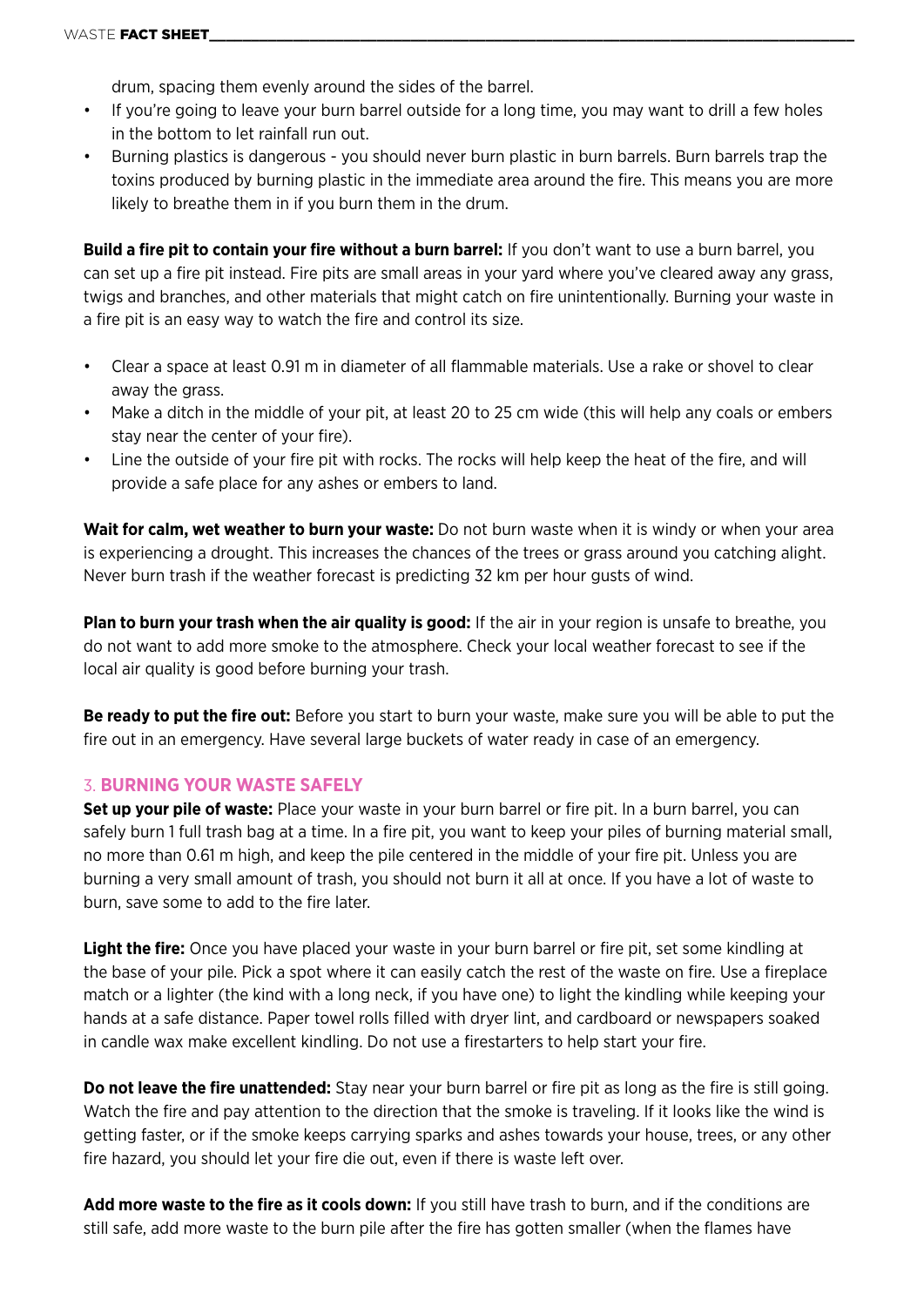cooled down). Stand back, and gently drop waste that is left onto the pile. Be prepared for additional smoke, ashes, and sparks to fly out of the fire. If you can't tell if a fire has cooled just by feeling the heat, then you can tell by the color of the flames. Blue, white, and reddish-white flames are hotter than dark red and orange flames. If you're burning trash in a fire pit, you can place the trash onto the ground and push it towards the fire with a metal shovel or rake. **You should always be in control of your fire.**

**Put the fire out once it has become ashes:** Once all of your waste has been burned, wait for the fire to die down. Even small fires can start up again with a strong wind, so you will need to make sure the fire is completely out before you leave. Once all that's left of the fire is glowing ashes, put the fire out.

- To put out a fire in a burn barrel, slowly pour water onto the ashes. With a large stick, or with a metal shovel or rake, mix the ashes with the water. Add more water, and mix again. Keep adding water until you're certain all of the embers have gone out.
- To put out a fire in a fire pit, you can extinguish it with water. Alternatively, you can use a large stick, or a metal shovel or rake to mix the ashes and coals in with the dirt at the bottom of the fire pit.

#### **Tips**

If you're ever wondering if something is safe to burn or not, read the side of the box for any flammable caution symbols first. Try and find another way of disposing of it.

Gather others from your community to tell them you are planning to burn your waste.Maybe they will want to join you. It might help to choose a particular day in the week or month when burning can take place, so that people can know when they see the smoke, they know what it is from.

#### **Warnings**

- Lighting a fire can be dangerous. Keep your hair, clothing, and skin away from the fire as you light it.
- If your fire looks like it may be getting out of control, do not hesitate to call someone for help.
- Always watch the direction where sparks from your fire are traveling. Do not let a second fire start by accident.
- Burning plastics and rubber releases incredibly dangerous chemicals into the air.
- Keep children, animals and anyone with breathing difficulties away from the fire to avoid smoke inhalation.
- Never burn your household trash in a wood-burning stove or in an indoor fireplace.

(Adapted from WikiHow: [https://www.wikihow.com/Burn-Trash#](https://www.wikihow.com/Burn-Trash))

#### **Other things we can do in our area:**

- Arrange beach or river clean up: See which brands or products packaging is most prevalent, and create a campaign to ask those companies what they are doing in terms of their responsibility to consumers and the environment.
- Speak to local companies about their production process, to enquire about their waste management strategies.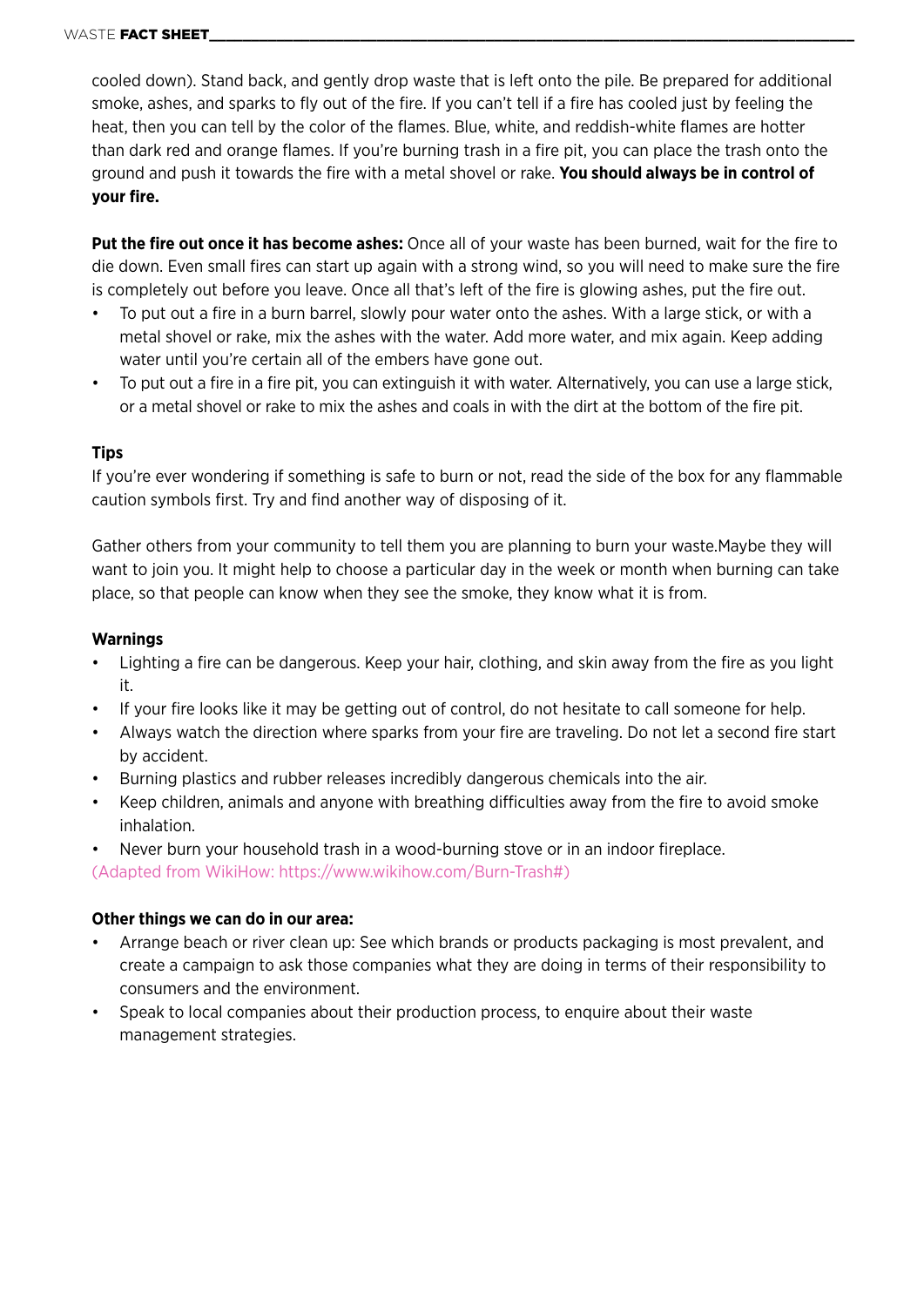### EXAMPLES OF WHAT COMMUNITIES/MOVEMENTS HAVE DONE GLOBALLY TO ADDRESS ISSUES OF WASTE

#### **Ivory Coast – Coliba, Waste Collection App**

COLIBA is start-up that developed an App to improve recycling services in Ivory Coast. When you come across a pile of rubbish, you press a button on the app. The app sends the exact location to the company, who then send one of their collectors to collect the waste. In exchange, the person who sent the notification receives points that can be exchanged for airtime, data, meal vouchers, concert tickets and school packs. Coliba found this creative way to reward people for playing their part in identifying where waste needed to be collected from. The waste is then taken to Coliba's sorting centre. The sorted waste is then transformed into reusable plastic and sold to different industries. 70% of the people working at the centre are women. Coliba also works with different restaurants and hotels Abidjan to collect their waste.

#### **Brazil - Transport vouchers in exchange for waste:**

In Curitiba, Brazil, the city's waste management department did not have a budget for the recycling plant that it needed, so it created a programme called "lixo que nao è lixo" (garbage that it is not garbage) and "cambio verde" (green exchange). The city rewarded people for separating their organic and non-organic recyclable waste and bringing them to waste stations. Using a complementary currency, the waste could be exchanged for bus tickets, food, and school-books. In the 1990's, almost 70% of households were participating in the programme. Aside from improving the way waste was managed in the city, it also had positive outcomes for people - people who couldn't afford food, could exchange their waste for meal vouchers. Same goes for people who couldn't afford school books. Because more recyclables were being sorted, jobs were created in the recycling industry. People who lived on the outskirts of the city, could also use the bus tickets to travel for job interviews, often far from home in the centre of the city. Aside from the positive impact on education and nutrition, waste was no longer piling up in the city, reducing negative health and environmental impacts.

#### **Waste-ED Centre, Delft, Cape Town, South Africa, built in with tyres and eco-bricks**

An eco-brick is an empty plastic bottle that is packed tightly with non-recyclable materials, particularly soft plastic, until it becomes a strong and durable block that can be used for building. It is one way to make sure that the non-biodegradable waste that is produced, doesn't land up in landfills. It is not a long-term solution - ideally the focus should be on producing less plastic, but it is a creative solution in the meantime for what to do with non-recyclable waste (GreenPop). Waste-Ed built an ECD centre in Delft South Africa using eco-bricks, recycled tyres, discarded glass and earth-bricks, showing how waste can be turned into a resource.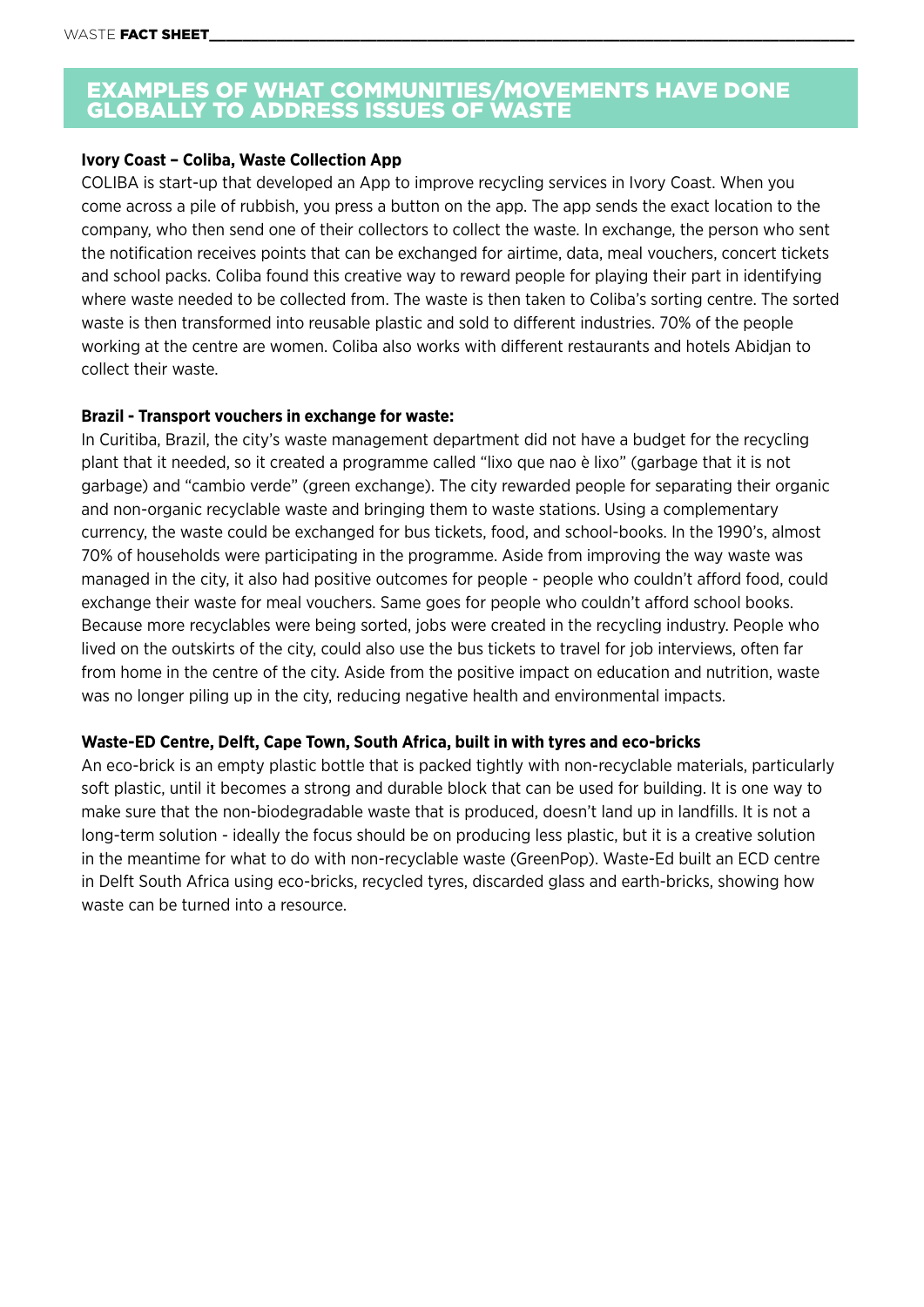|                  | ≻<br>Story of Stuff: www.storyofstuff.com                                                                                                                                                                                                             |
|------------------|-------------------------------------------------------------------------------------------------------------------------------------------------------------------------------------------------------------------------------------------------------|
|                  | What is an Eco-brick: https://www.youtube.com/watch?v=rVU_<br>ゝ<br>GGi9im0&feature=youtu.be                                                                                                                                                           |
|                  | ⋗<br>How to make an eco-brick: https://waste-ed.co.za/the-ecobrick/                                                                                                                                                                                   |
|                  | ⋗<br>What happens to the plastic we throw away: https://www.youtube.com/<br>watch?v= 6xlNyWPpB8&feature=youtu.be                                                                                                                                      |
|                  | Kids take action against plastic in Hawaii: https://www.youtube.com/<br>$\blacktriangleright$<br>watch?v=hKFV9IquMXA&feature=youtu.be                                                                                                                 |
|                  | Precious plastic - DIY plastic recycling units: https://www.youtube.com/<br>$\blacktriangleright$<br>watch?v=8J7JZcsoHyA&feature=youtu.be                                                                                                             |
| <b>RESOURCES</b> | Straws (film): http://www.strawsfilm.com/<br>⋗                                                                                                                                                                                                        |
|                  | Kenyan boat made completely from recycled plastic: http://www.<br>⋗<br>theflipflopi.com/                                                                                                                                                              |
|                  | ゝ<br>Cape Town based plastic recycling project: https://www.facebook.com/<br>OurWorkshopCT/                                                                                                                                                           |
|                  | Plastic bag ban in Kenya: https://www.nationalgeographic.com/<br>⋗<br>environment/2019/04/plastic-bag-bans-kenya-to-us-reduce-pollution/                                                                                                              |
|                  | The beach co-op, Aaniyah Omardien speaks about the co-op in Cape<br>Town: https://www.beautifulnews.co.za/stories/aaniyah-omardien                                                                                                                    |
|                  | Recycling Guide for South Africa: https://treevolution.co.za/guide-2018/<br>⋗                                                                                                                                                                         |
|                  | How To Burn Waste: https://www.wikihow.com/Burn-Trash#<br>⋗                                                                                                                                                                                           |
|                  | South African architect who builds with waste: https://www.theguardian.<br>ゝ<br>com/cities/2019/oct/22/ingenuity-south-africa-architect-kevin-<br>kimwelle-builds-with-trash?fbclid=IwAR0GyrOghgkGMQTZp6vKaf-<br>ViSPb4HIQI1KHZ3I-RKt_LaRvLXqOwPTIS6Q |
|                  |                                                                                                                                                                                                                                                       |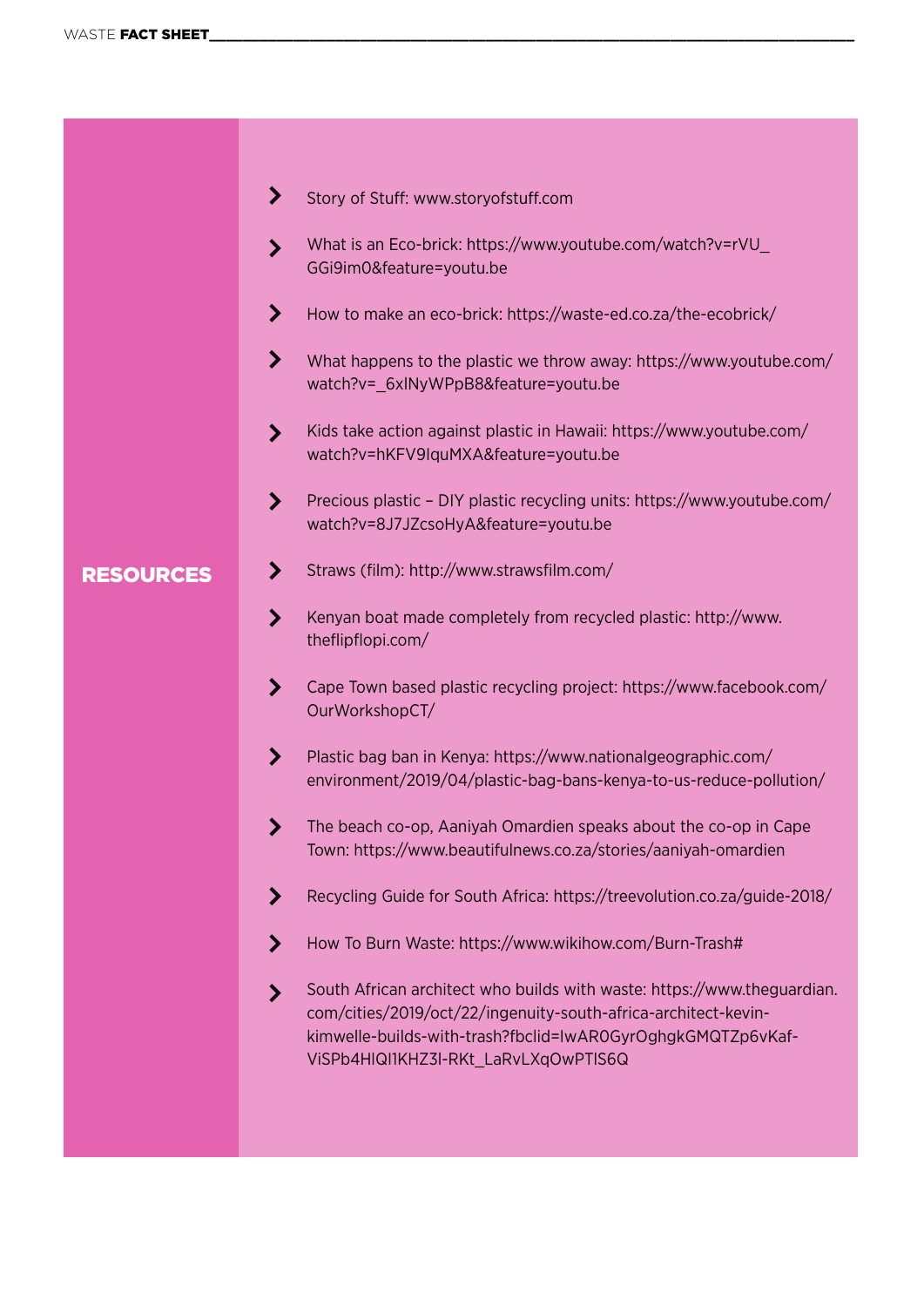# WASTE RADIO PRODUCTION GUIDE



# PREPARING FOR THE SHOW

# ANGLES DIFFERENT WAYS TO TALK ABOUT WASTE

- What kinds of things get thrown away in your community? Where does this waste go? Should different kinds of waste be disposed of in different ways?
- How do people dispose of the waste from their homes? Is it collected, buried or burned?
- If your waste collected from your home? Where it goes to once it's collected? What happens to it there?
- Are there recycling projects in your community? Are they easily accessible? Are there ways to generate income through recycling in your area?
- What are young people's attitudes regarding waste?
- Why is it important to reduce the amount of waste we produce?
- What do you think influences individuals to produce less waste? Do you see any examples of this in your community?
- Do you see any changes in people's habits in relation to waste? Are people recycling? Composting?
- How does the way waste is managed in your area affect people's health?
- How does the way waste is managed in your area affect the environment? Do you think waste plays a role in climate change?
- How are people experiencing the negative impact of how waste is managed in your community? Is anything being done about it?
- What do you think influences companies to produce less waste? Do you see any examples of this in your community?
- What do you think influences government to better manage the waste that is produced? Do you see any examples of this in your community?

### CHOOSE AN ANGLE

What are young people's attitudes regarding waste?

#### Different ways to talk about young people's attitudes regarding waste

- Waste isn't something that we necessarily want to think about, but it has a huge impact on our health and on the environment.
- If waste is collected from your community, you will be less directly impacted by the negative consequences of poor waste management.
- If waste is not collected from your area, you are likely to have more of a direct experience of how waste is managed and its impact.
- Either way it is important to know how best to manage your waste, and also to know where it ends up.
- There are new kinds of jobs emerging from the recycling industry and exciting entrepreneurs making useful products from recycled materials.
- As much as waste doesn't seem very exciting, there are actually some things to get excited about!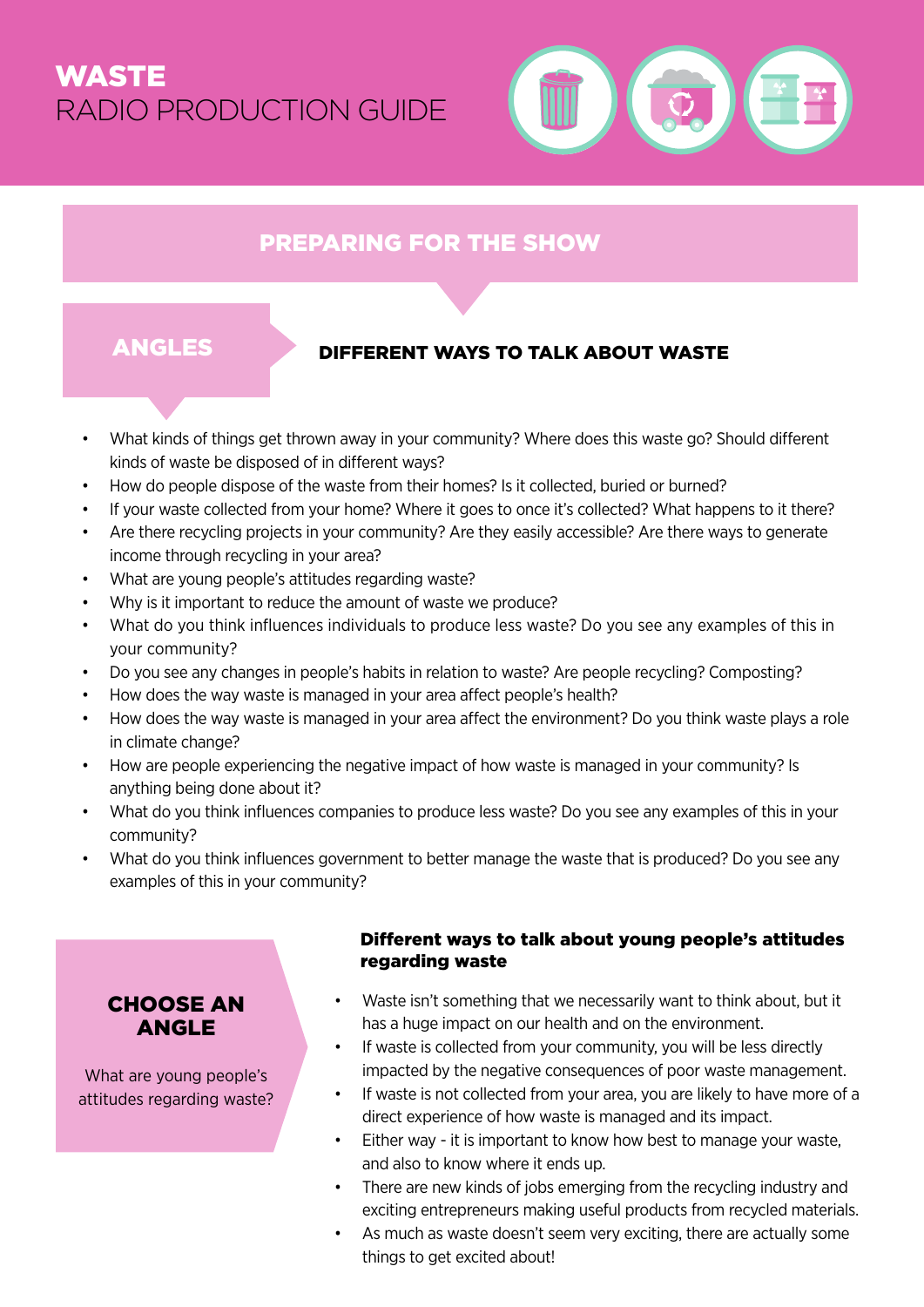# FORMATS



# VOX POP **EXAMPLE AUDIO COMMENTARY**

**Vox pop aim** To get many opinions on one topic.

**Who do you talk to?** Anybody in the community.



#### **Question**

Do you think there are better ways to manage waste in our community? OR

What ideas do you have for producing less waste?



#### **Audio commentary aim**

To get people's opinion about a topic that they care deeply about.



#### **Who do you talk to?**

- An elder
- A young person
- A parent
- A community health worker

Questions for your interview with an elder, young person, parent or community health worker:

- What happens to the things that you throw away? Where does it all go?
- Have you noticed a change in your lifetime with regards to waste in the city?
- Growing up, what did you do with things that were thrown away?
- What do you think people should be doing with waste now?
- Do you worry about the health of your family because of the way waste is handled in your community/work space?
- Do you think that the way waste is dumped or burnt in the area you live or work in might be making people sick?

# AUDIO PROFILE

#### **Audio profile aim**

To get a first person account of someone's experience, passion or journey. Audio profiles often aim to inspire.



#### **Who do you talk to?**

- An individual or business owner who can share their experience of trying to deal with waste from their business. Ask them how they deal with wastage.
- A community member who can share their experience of how waste is managed in your area.



#### **Questions**

• How does waste get managed in your business / community? Is it collected from your business / home? Where does it go once it's been collected?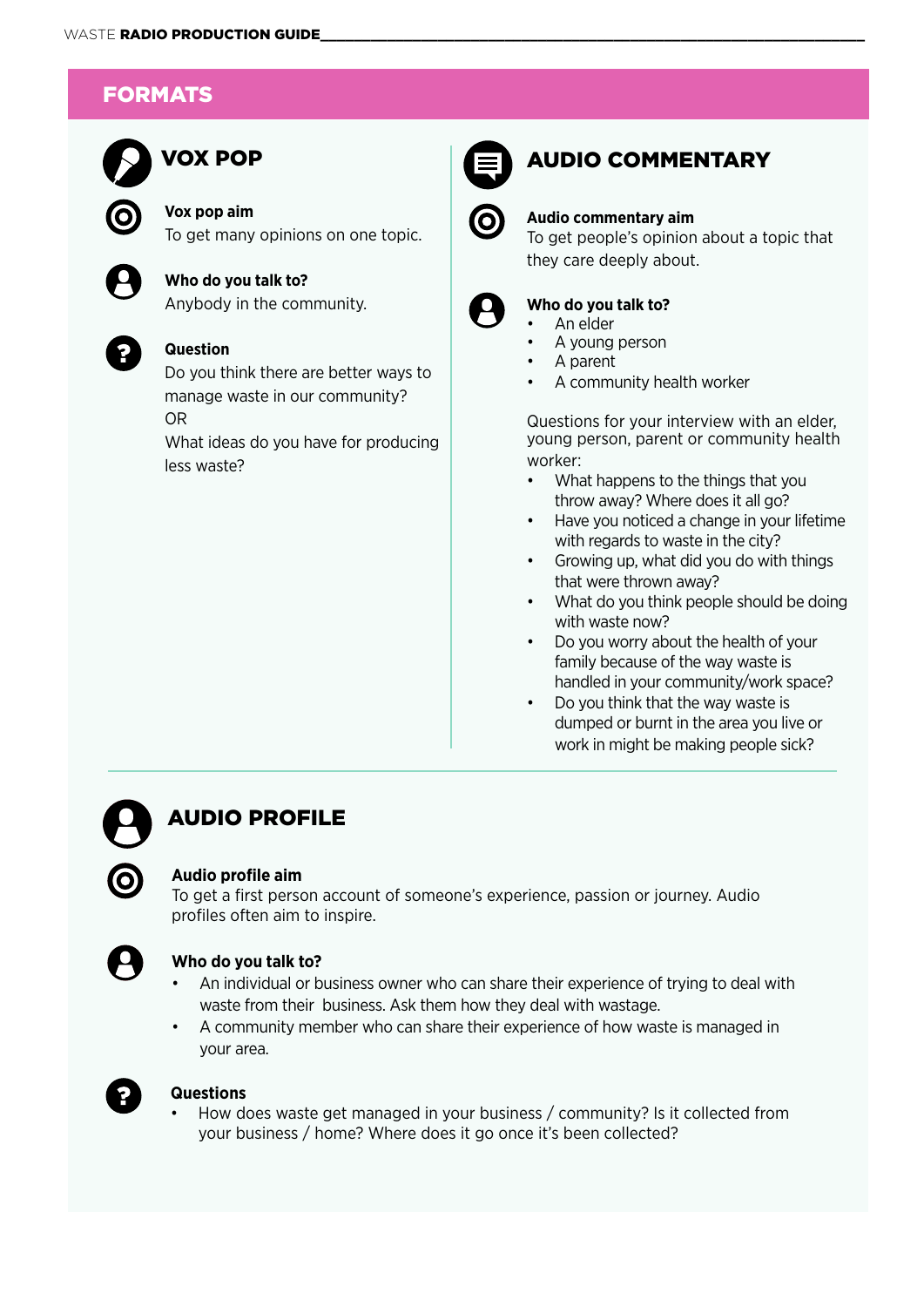- If it is not collected, how do you dispose of the waste from your home / business? Is it dumped, buried or burned?
- How does this impact your community / business?
- What are the factors that influence how waste is dealt with in your community / business?
- Do the above factors influence the choices you have when it comes to making decisions about what to do with your waste?
- What ideas do you have for better managing the waste? What else can be done?

#### **Please see interview questions in "How to present your show".**



# PUBLIC SERVICE ANNOUNCEMENT

#### **The aim of a PSA**

To create a public awareness message.

#### **Create a PSA that encourages people to sort their waste**



**Voice 1:** Hey Thando, did you know that some places have banned plastic bags. There is so much plastic landing up in the sea that they are saying that there are "plastic islands" that are polluting our oceans and killing marine life.

**Voice 2:** So crazy, plastic islands in the sea! Haibo! **Voice 1:** Did you know that it takes hundreds of years for plastic to break down? **Voice 2:** Yoh! Hundreds of years - wow, that's a long time! **Voice 1:** I think we need to pay much more attention to the plastic that we use.

#### **Slogan**

Don't trash our future: Recycle / Say no to plastic!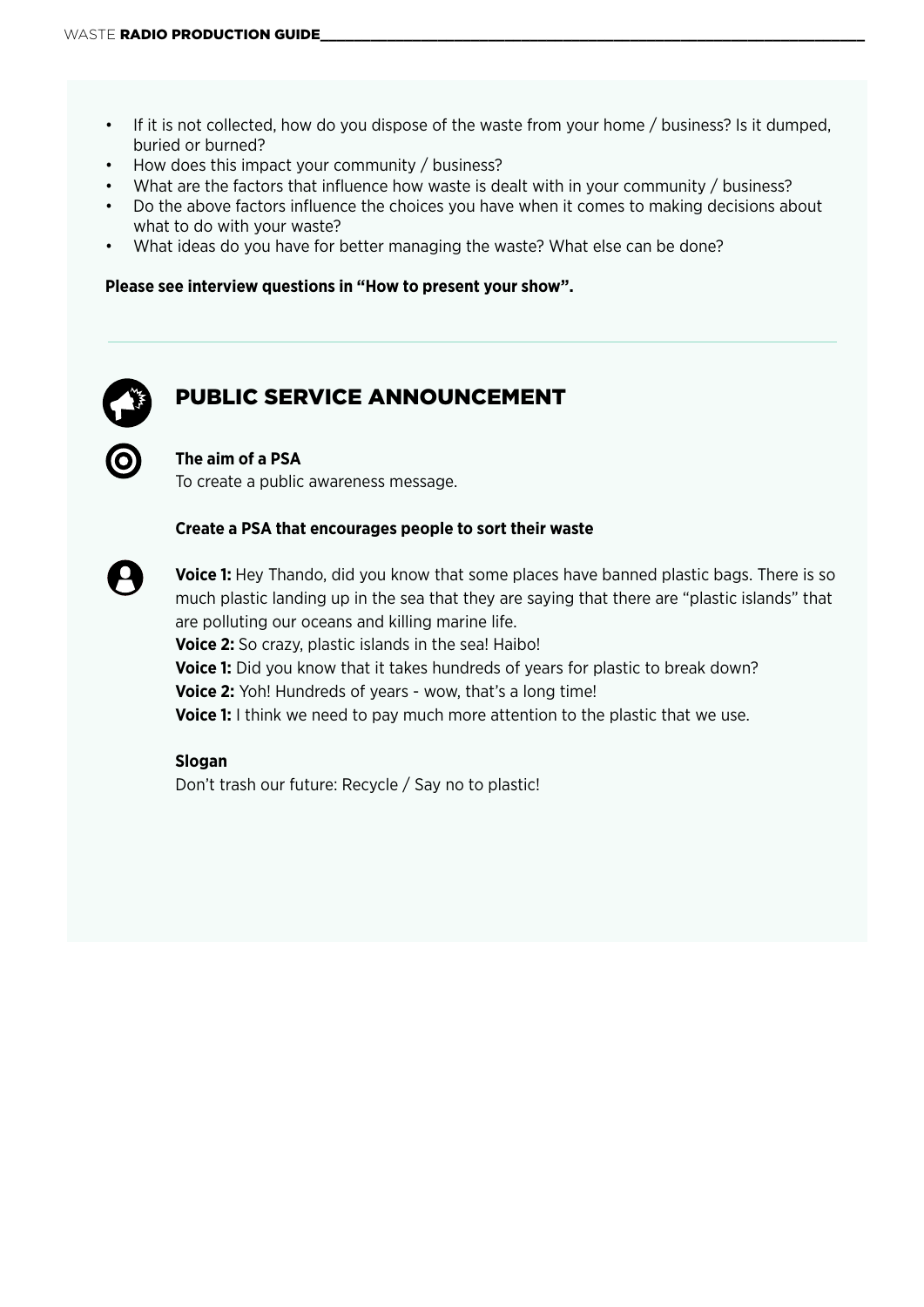# HOW TO PRESENT YOUR SHOW



**Use your produced radio features, your research and the suggested script and questions to write your own script.** 

#### [INTRO:]

**Host 1:** It's just gone [TIME] and you're just in time for the [NAME OF SHOW] on [RADIO STATION]. My name is [NAME].

**Host 2:** That's right! And my name is [NAME], and today's show is about that thing that we sometimes don't want to think about, our rubbish. We'll be talking about how we as young people can lighten our ecological footprint by better understanding what happens to the waste we generate, and what steps we can take to protect our families, our city and our oceans.

**Host 1:** That's right, we'll also be talking about why it's so important that young people, well, and all people, change the way they think about waste.

**Host 2:** Yes, this is a topic we just can't avoid. We might want to think that all the things we throw away, just disappear, but we can see how this waste is piling up and causing problems in our area. Today, we are going to be talking about what is meant to happen to the waste that we throw away, and what role we can each play to make sure that as little waste as possible ends up in the wrong places –like on our streets and in our oceans. Every day we need to throw things away, but how many of us have thought about where all that waste ends up? Sometimes it ends up right on our doorstep – and this isn't good for anyone.

So today, we are also going to be talking about what we can do with the things that we throw away so that they have as little negative impact as possible on us and on the environment. Today we will be sharing stories and ideas from people in our community, people of all ages, to open our minds and jump start the conversation about the steps we can take to have a positive impact.

**Host 1:** Let's start the conversation about what it means to better manage our waste. [PRESENT WHO IS BEING INTERVIEWED] [PLAY THE INTERVIEW]

#### [OUTRO:]

**Host 1:** Today, we've learnt so much about the waste management in South Africa and more sustainable ways for all people to deal with their waste!

**Host 2:** Yes! Understanding our ecological footprint is very important for us young people to make informed decisions and plans for our lives! Host 1: Next week on [DAY] at [TIME] we'll be talking all about [NEXT WEEK'S SHOW TOPIC]. Until then, it's bye from us!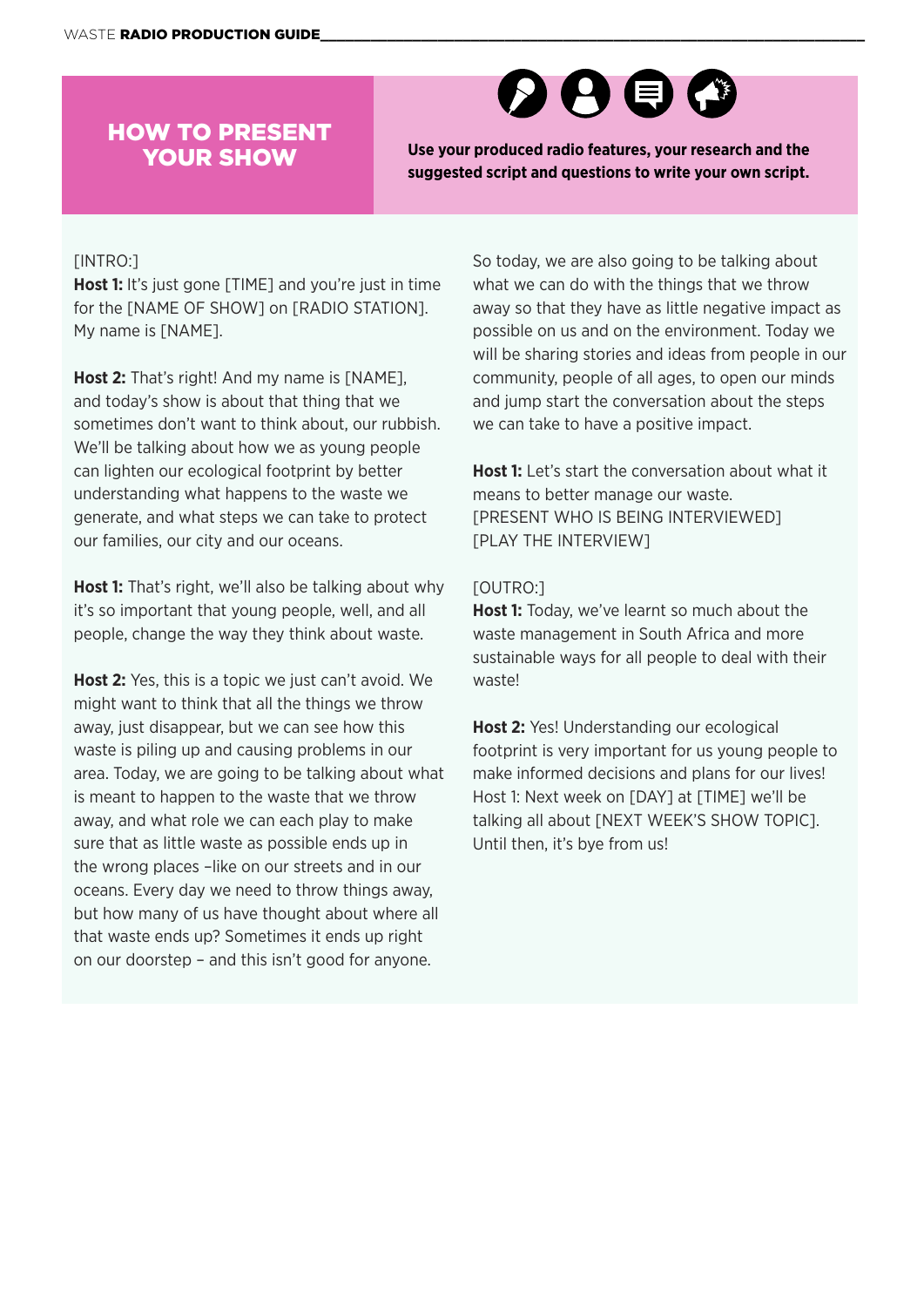



This may be a sensitive topic for some, so make sure you inform your audience to respect those who share personal stories in the space.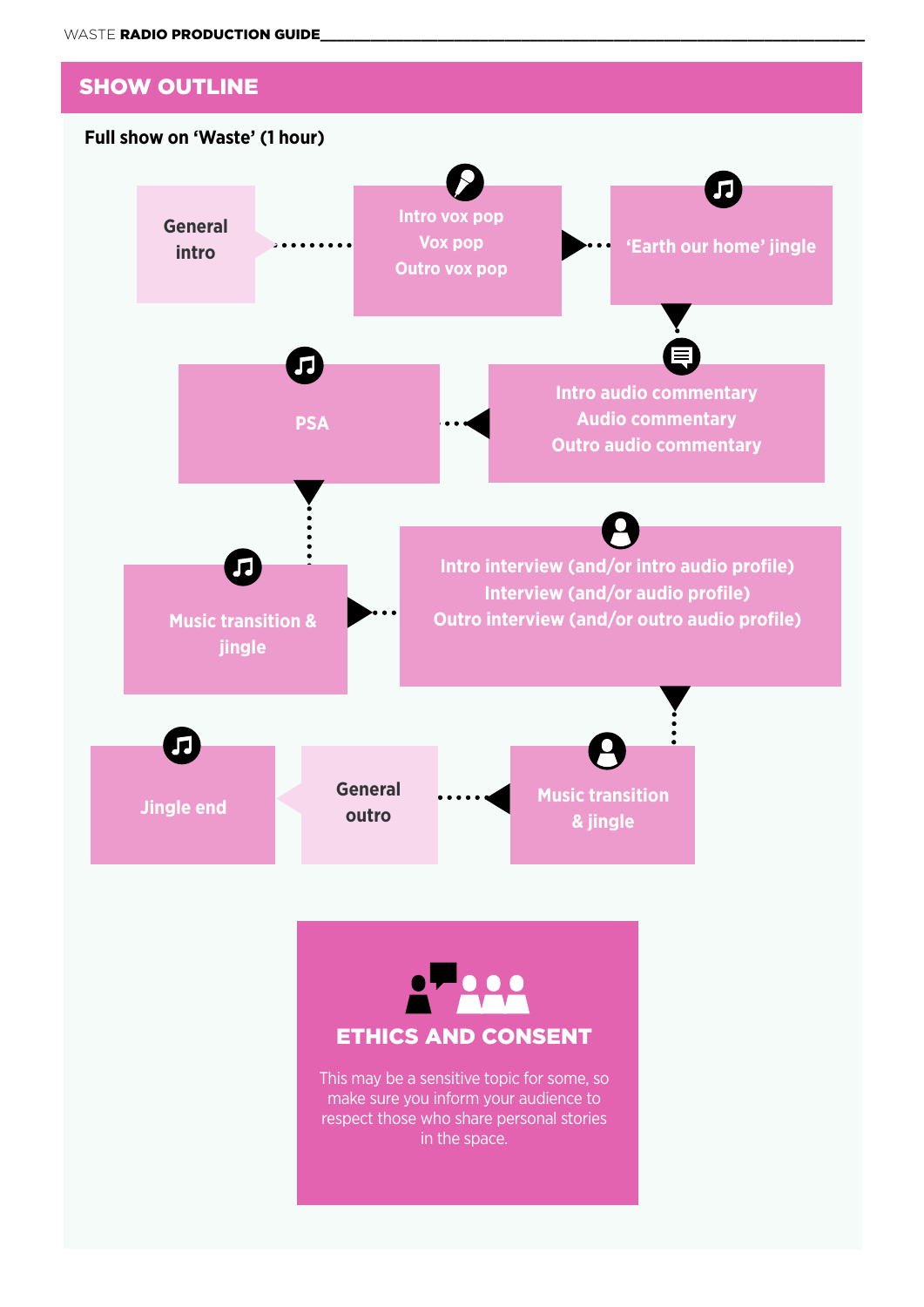# SHOW OUTLINE

#### **Green segment on topic of 'Waste' (10 minutes)**





This may be a sensitive topic for some, so make sure you inform your audience to respect those who share personal stories in the space.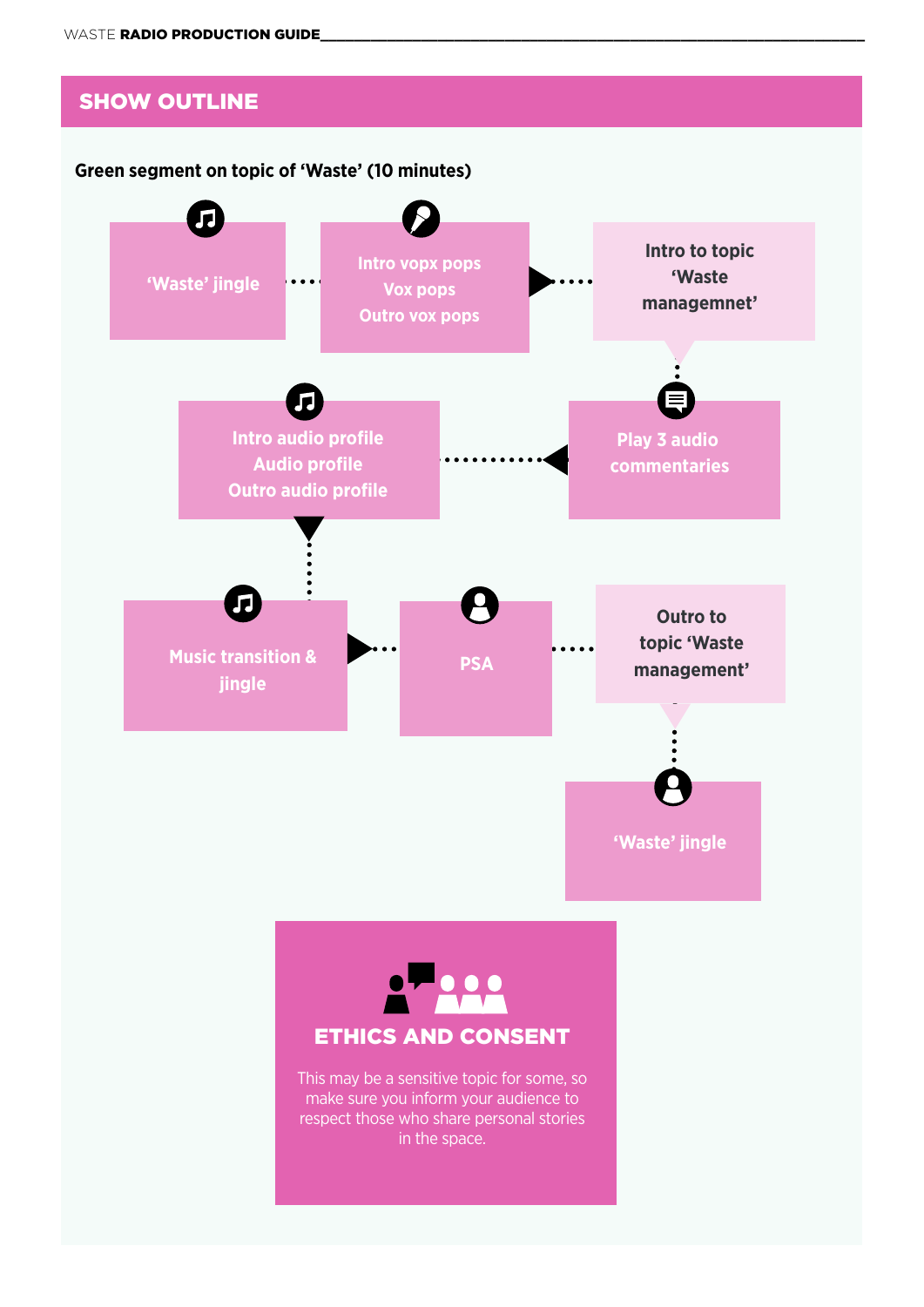# WASTE OUTREACH GUIDE



# PREPARING FOR THE SHOW

# ANGLES DIFFERENT WAYS TO TALK ABOUT WASTE

- How is waste managed in your community?
- Where does the waste that you throw away end up?
- If your waste collected from your home? Do you know where it goes to once it's collected?
- If it is not collected, how do people dispose of the waste from their homes? Is it dumped, buried or burned?
- How does the way waste is managed in your area affect people's health?
- How does the way waste is managed in your area affect the environment? Do you think waste plays a role in climate change?
- Why is it important to produce as little waste as possible?
- What ideas do you have to reuse and recycle waste at home?
- Why is it important to separate your waste?

# CHOOSE AN ANGLE

What are young people's attitudes regarding waste?

#### Different ways to talk about young people's attitudes regarding waste

- If waste is collected from your community, you will be less directly impacted by the negative consequences of poor waste management. If the waste is not collected from your area, you are likely to have experience of the waste more directly.
- Either way it is important to know how waste should be managed and also where it ends up.
- Waste isn't something we necessarily want to think about, but it has a huge impact on our health and on the environment.
- There are also new jobs emerging from the recycling industry and exciting entrepreneurs making useful products from recycled materials.
- As much as waste doesn't seem very exciting, there are actually some things to get excited about!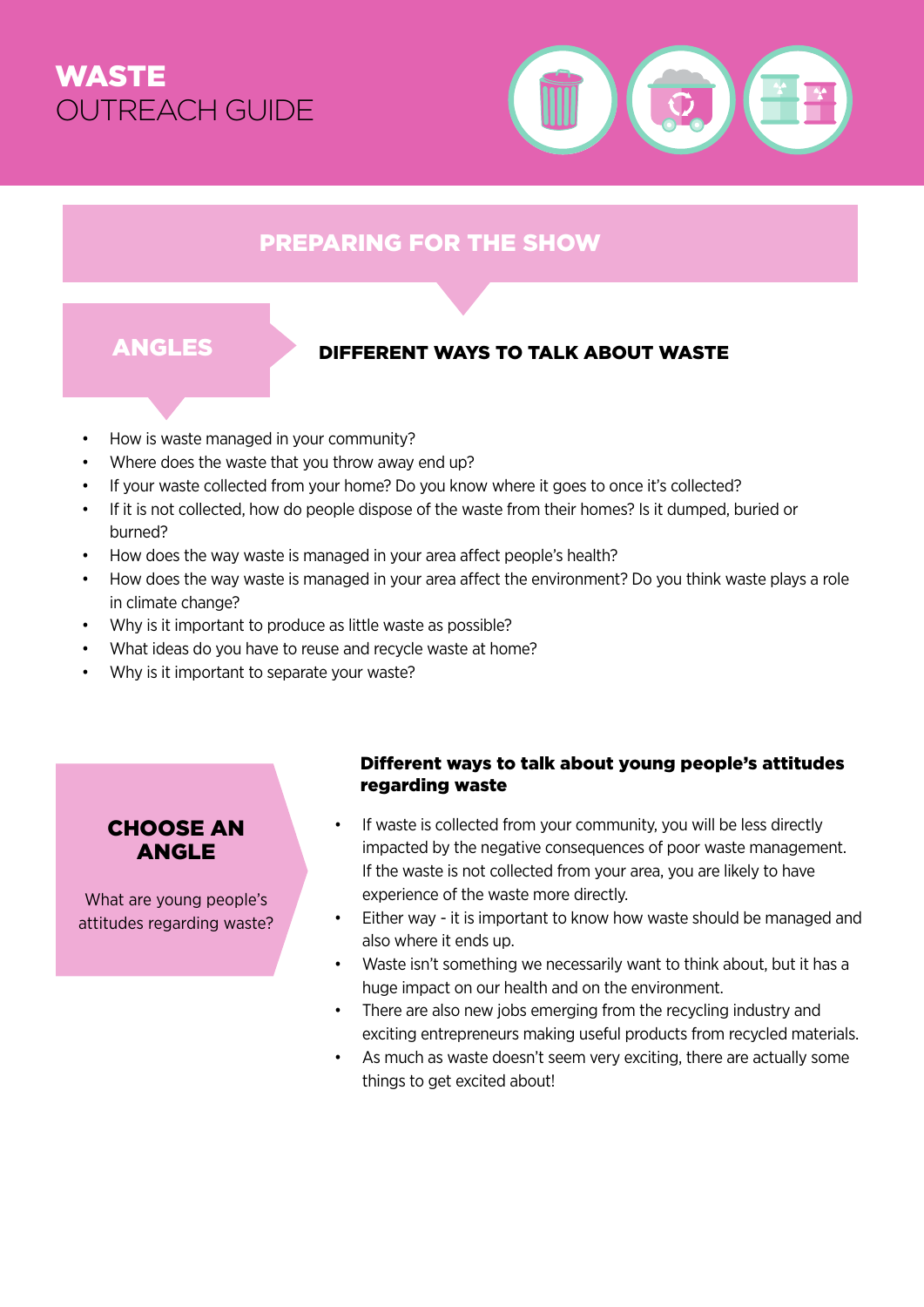# OUTREACH FORMATS

We can use radio formats to create the "Waste management" outreach event. We suggest formats that encourage the voices of others and that get the audience participating in the discussion..



# GUEST SPEAKER



#### A guest speaker is someone who can share expert knowledge about the impact statement or tell a personal story related to the impact statement. You can speak to someone who works at a recycling centre, someone who works for the city, someone who is involved with a creative recycling or waste management project in your area.

#### **Some questions for the guest speaker to think about ahead of time:**

- What is the relationship between waste and climate change?
- What is the relationship between waste and people's health?
- How can young people benefit from understanding the waste management cycle and the role that they can play in reducing waste?
- What changes can young South Africans make to reduce waste?



# INTERVIEW

#### **Interview aim**

An interview is a one-on-one conversation where questions are asked by the interviewer and answers are given by the interviewee.



#### **Suggested questions for an interview with someone who runs a business in your area:**

- What does zero waste mean to you?
- How do you think about waste management for your business?
- Is the way that waste is disposed of in your business affecting the environment in a positive or negative way?
- Is the way that you dispose of waste in your business affecting the health of the people who live here in a positive or negative way?
- In this community, what are the options for disposing of waste?
- What are some of the challenges that businesses face when thinking about how to reduce the waste that they generate?
- If young people wanted to learn more about the waste management cycle, where should they go?



# IMPACT JINGLE



#### **Impact jingle aim**

A jingle is a short song or tune that is easy to sing along to and remember, it has a clear message.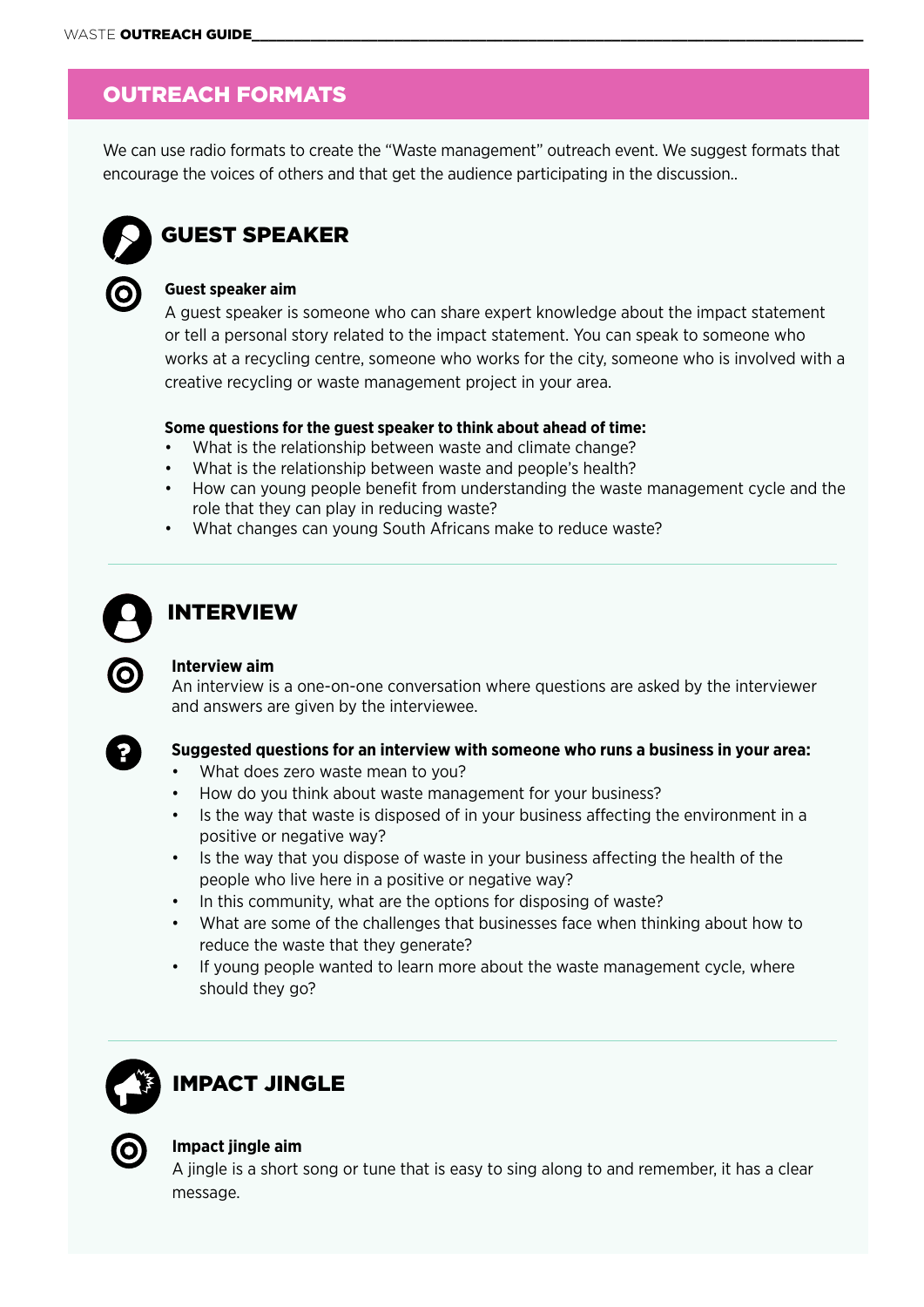# **FORMATS**



# ROLEPLAY

#### **Roleplay aim**

To provide a scenario that allows the audience to "act out" a point about the impact statement. Decide how many characters are needed and set the scene for the "actors" to play out the statement. It is really an improvisation, and the audience "actors" make it up as they go along.

#### **Characters**

Nkululeko, Nontombi

#### **Scenario**

Nontombi is upset with her friend, Nkululeko. He has thrown a whole bag of rubbish just outside his house. Nkululeko doesn't see a problem with this. For him, it is rubbish, so it should just be thrown away anyway. Nontombi tries to explain to him that there are things in that bag that have value and can be reused or recycled. Also, mixing all the rubbish together creates a problem – it attracts flies and mosquitoes and rots in a way that can get really smelly. Nontombi explains why this is a problem, not only for Nkululeko and his family, but also for the environment.



# PANEL DISCUSSION



#### **Panel discussion aim**

A panel discussion involves a group of people discussing one topic in front of an audience. There is usually time for questions from the audience afterwards.



#### **Who is on the panel**

A business owner, a young person, an entrepreneur who runs a recycling project, a community health worker and a concerned mother.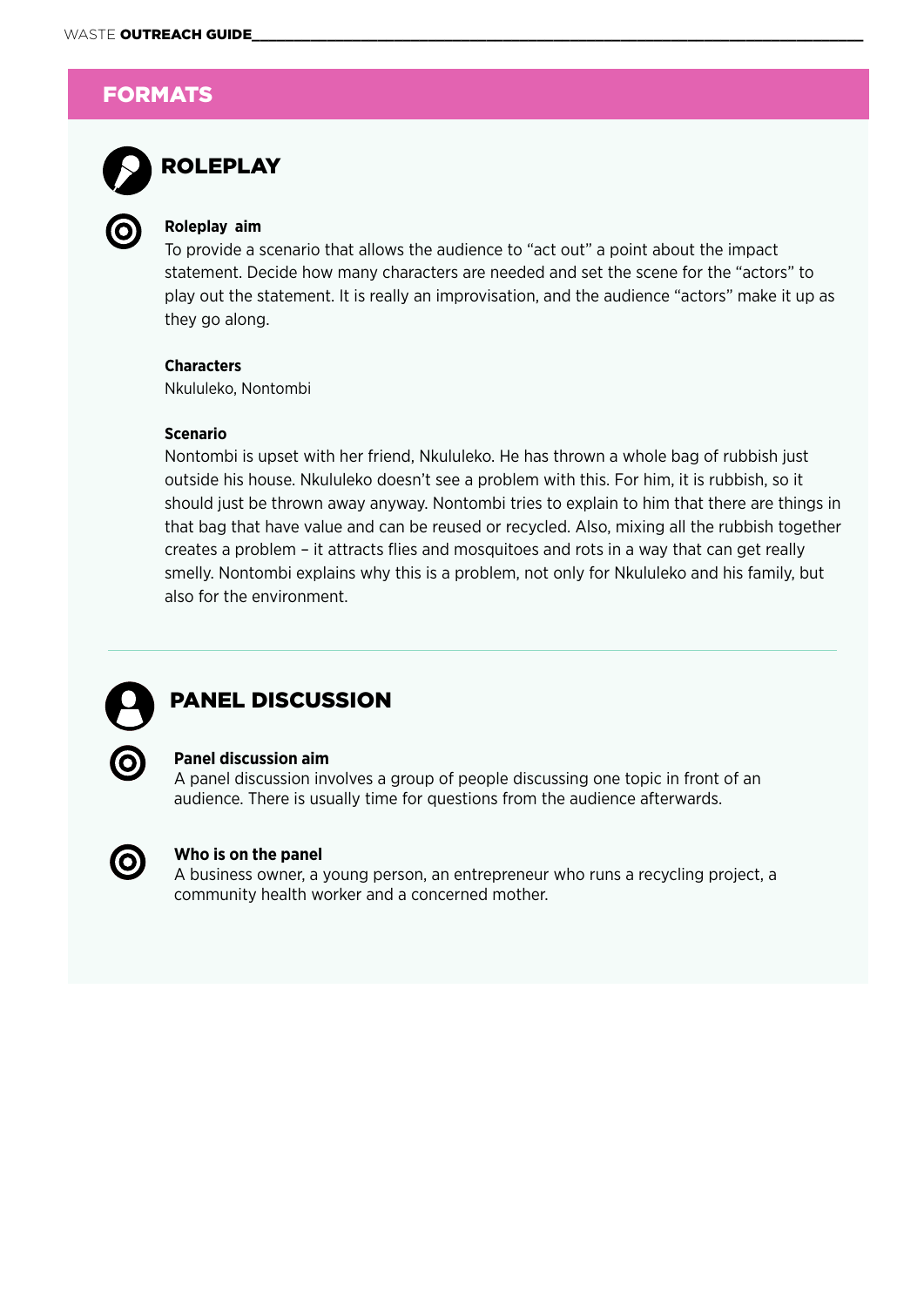# **FORMATS**



#### **The aim of a Quiz**

To test and reward your audience's knowledge on the topic.

#### **Things you need for this activity**

- Prepared quiz questions and answers
- Small prizes



#### **Process**

Present some quiz questions and hand out prizes to those who answer correctly. From the fact-sheet, we created the two following quizzes for you to broadcast in your shows. Once you are done with these two, feel free to create more to put your listeners to the test!

### **Quiz 1:**

**Question:** How much waste goes to landfill sites in South Africa?

- A. 30%
- B. 50%
- C. 90%

Correct answer is C

#### **Quiz 2:**

**Question:** How many years does it take for plastic to decompose? A. 1 - 5 B. 5 - 10 C. 400 - 500

Correct answer is C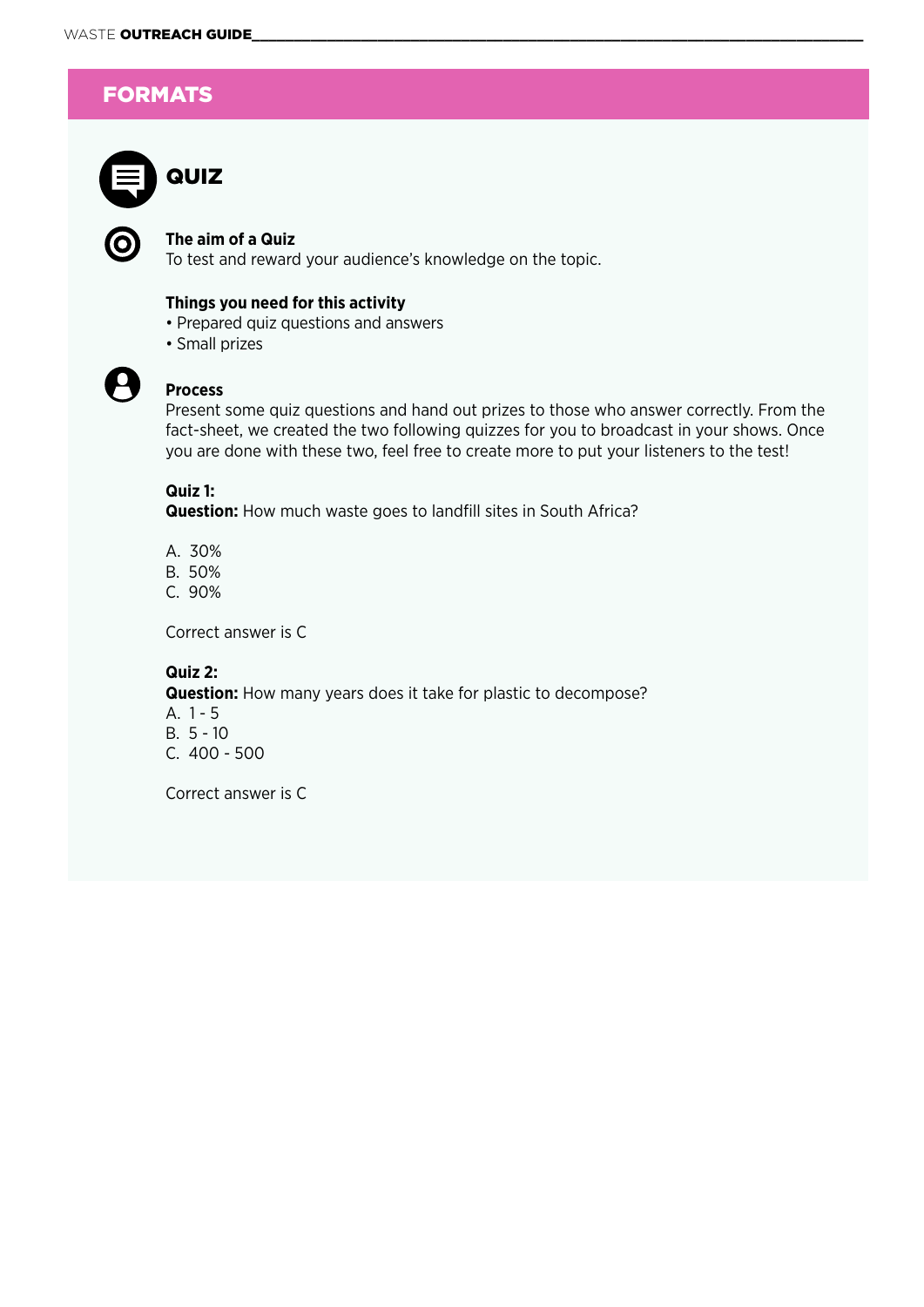# HOW TO PRESENT YOUR OUTREACH



**Use your outreach formats and your research to write your own script. Here is an example of part of a script. Use it as a guide to create your own script for your outreach activity.**

#### [INTRO:]

**Host 1:** Hello and welcome to the [NAME OF OUTREACH EVENT] AT [NAME OF SCHOOL]. My name is [NAME].

**Host 2:** That's right! And my name is [NAME], and today's outreach is all about that thing that we sometimes don't want to think about – rubbish, yes, today we are talking about waste! We are going to be talking about what happens to the things that we throw away, and what we can do as young people to prevent the negative impact that waste has on us and on our environment.

**Host 1:** That's right, we'll also be talking about why it's so important that young people, well, and all people, shift the way we think about waste and do all that we can to reduce, reuse and recycle! You know, not all waste is rubbish actually – some waste can actually be useful to us, if we change the way we think about it! I want to know, how many of you know what happens to the things that we throw away? Where does it end up? [CHOOSE SOMEONE FROM THE AUDIENCE TO RESPOND]

**Host 1:** Would anyone else like to add their comment? [GIVE AUDIENCE MEMBER A CHANCE TO RESPOND]

**Host 2:** Thank you for your feedback. We're going to call on you all throughout the hour to question us, give feedback and share your insights on this topic. Pollution from waste is a serious issue! As young people, we need to think about what we can do about it – which is why we wanted to talk about it today – so let's dive in and get started!

**Host 2:** I'm ready! In this conversation we'll be focusing on what happens to the rubbish that

we throw away – how many of us know about where it all goes? How long does it take for different things to decompose? How many of us are thinking about what happens to the things that take a long time to break down and can't be recycled? What happens to all the plastic we throw away? Today we will be hearing from community members, young and old, about the impact of waste management on our lives. We will also hear some creative ideas for what we can do with our waste so that it doesn't all get sent to the dump or pile up on our streets.

**Host 1:** Let's hear more on what people think about waste management in their community. [PLAY RE PRE RECORDED AUDIO] [PLAY THE INTERVIEW] *IENGAGE AUDIENCE BY ASKING QUESTIONS* AND GIVING THEM A CHANCE TO SHARE THEIR THOUGHTS ABOUT WHAT THEY'VE HEARD]

#### [OUTRO:]

**Host 1:** Today, we've learnt so much about waste management in South Africa and ways for all people to reduce and better manage their waste!

**Host 2:** Yes! Understanding waste management is important. As young people, we can do our bit to reduce, reuse and recycle – and in this way – have a positive impact on the environment.

**Host 1:** Catch you next time! Until then, listen out for our weekly show on [NAME OF RADIO STATION] at [TIME] we'll be talking all about [NEXT WEEK'S SHOW TOPIC]. Until then, it's bye from us!